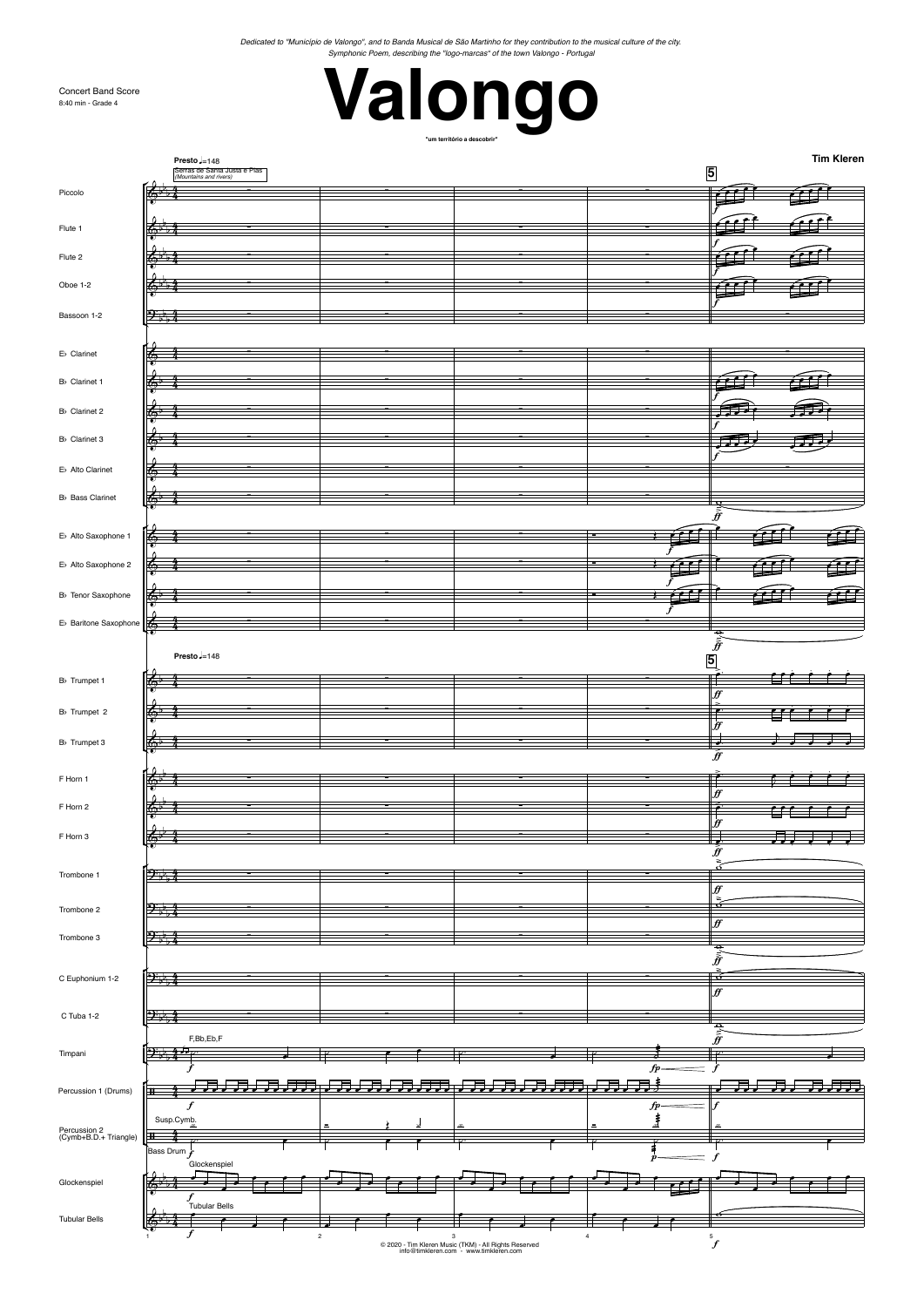

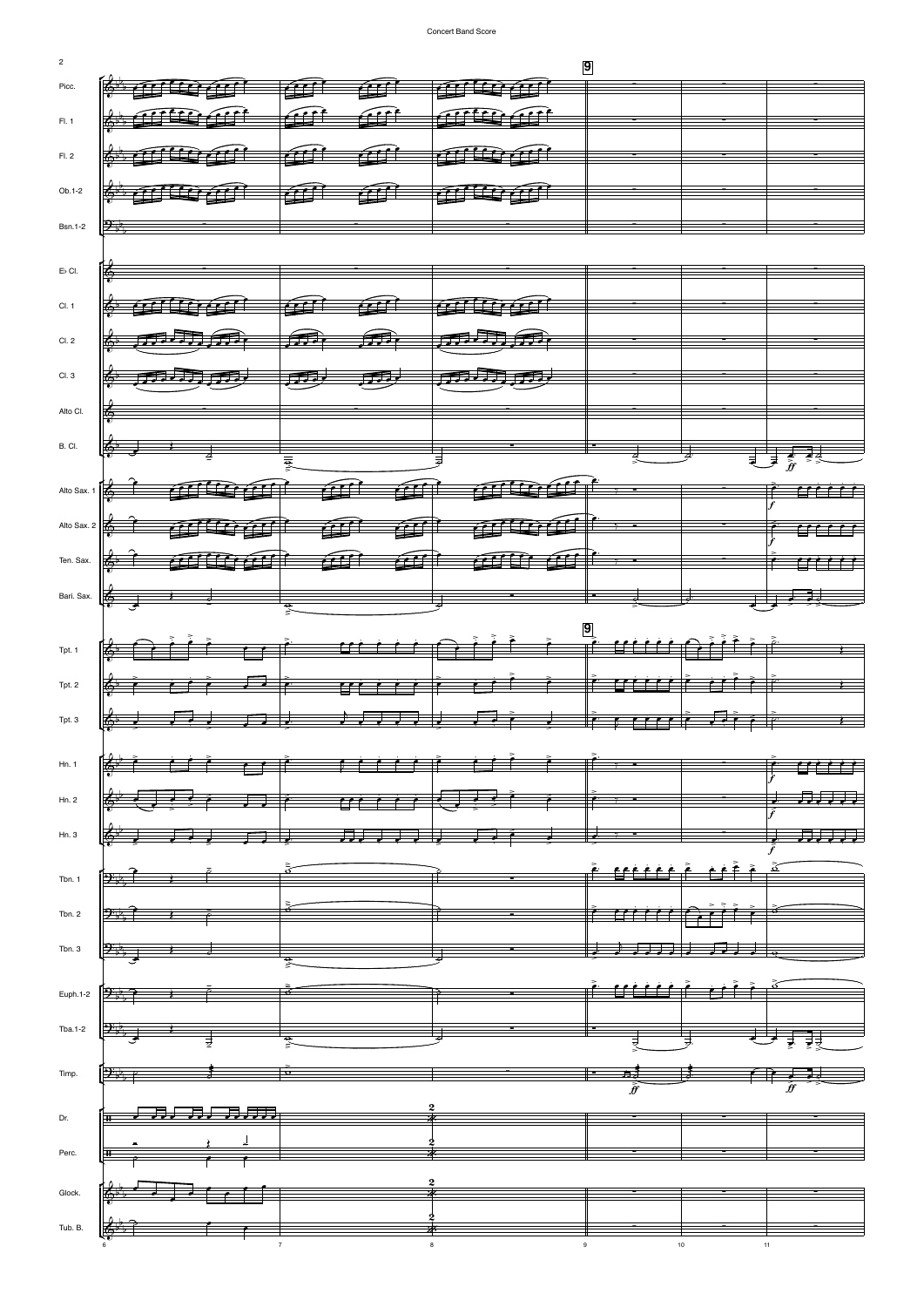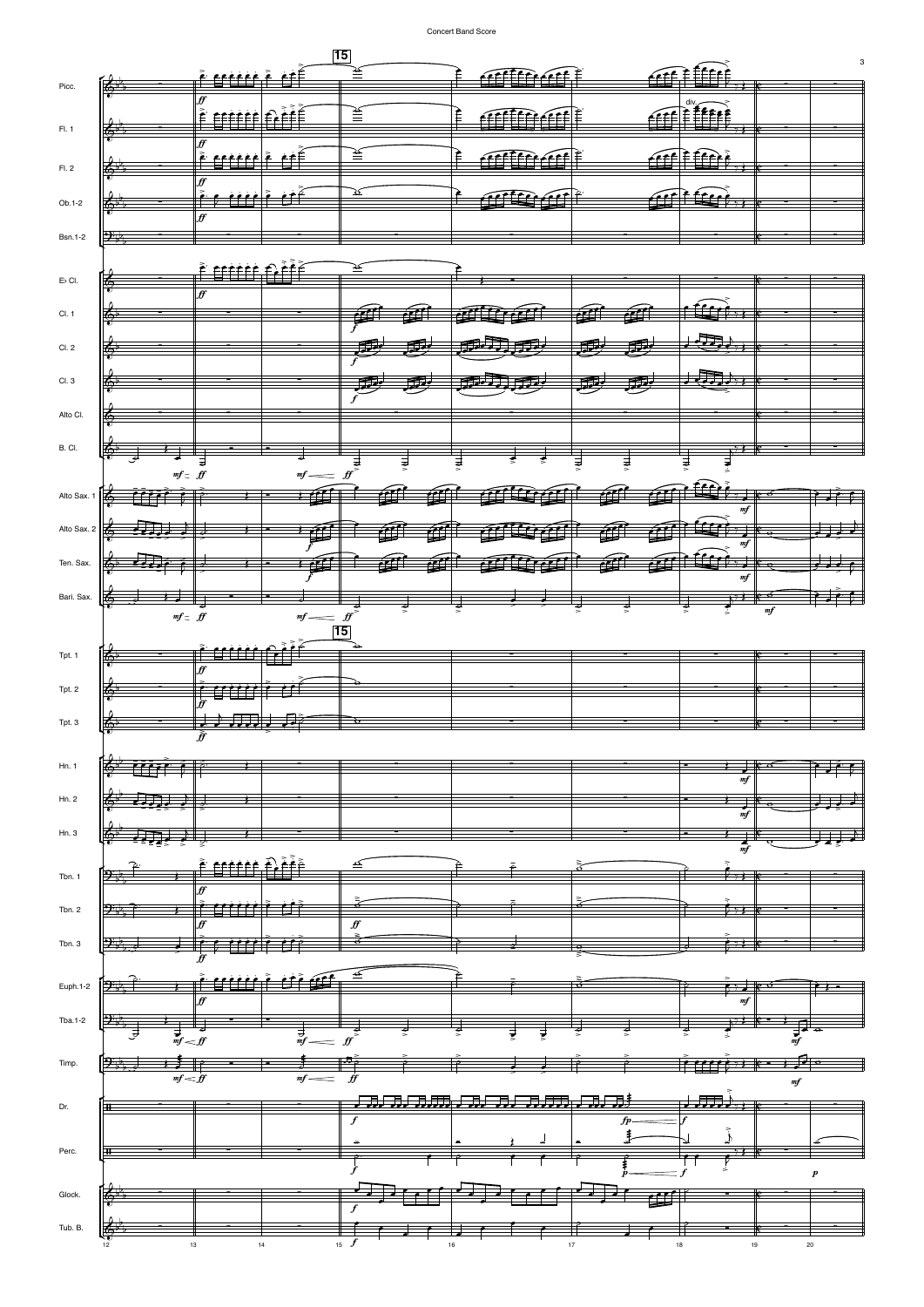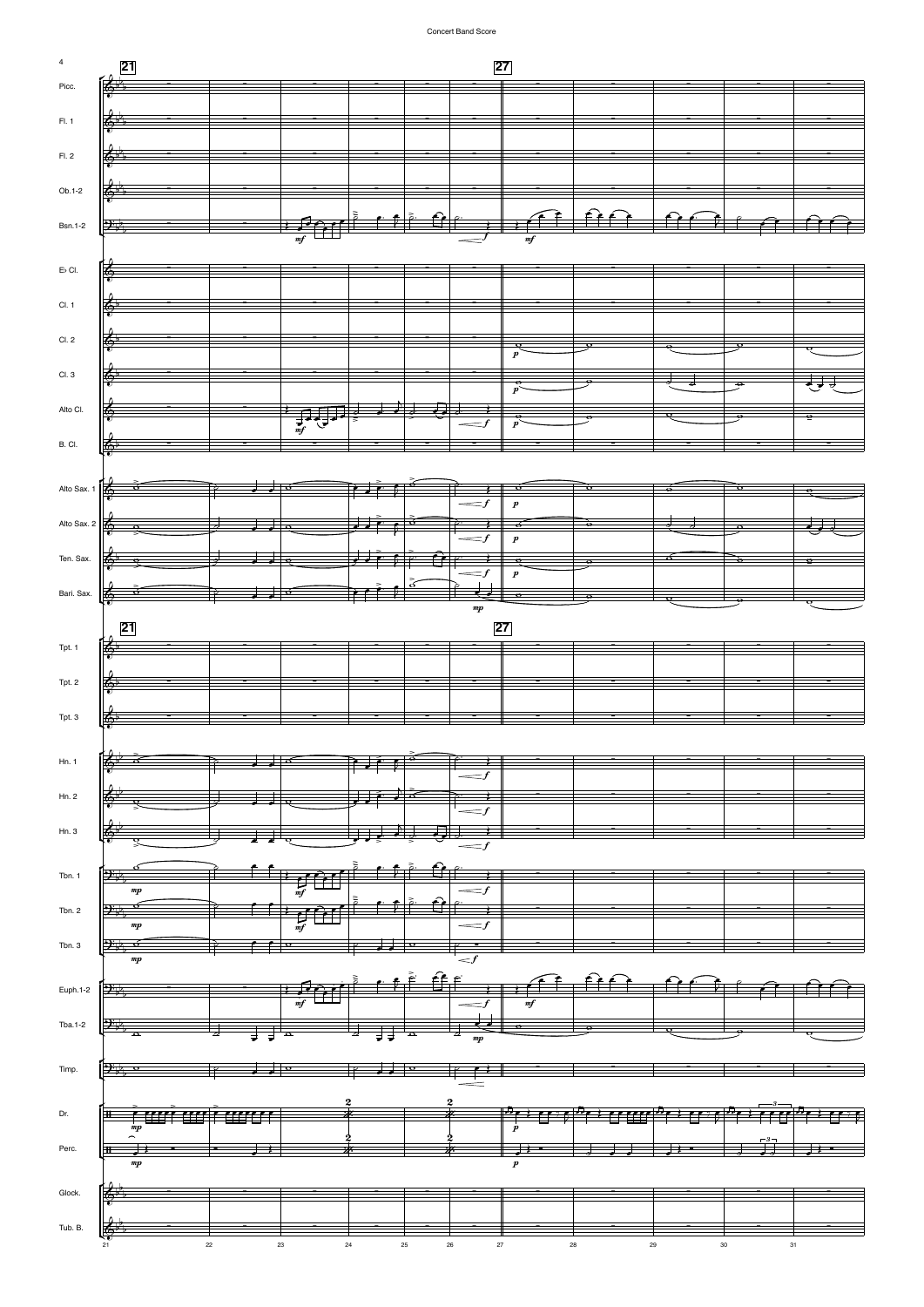

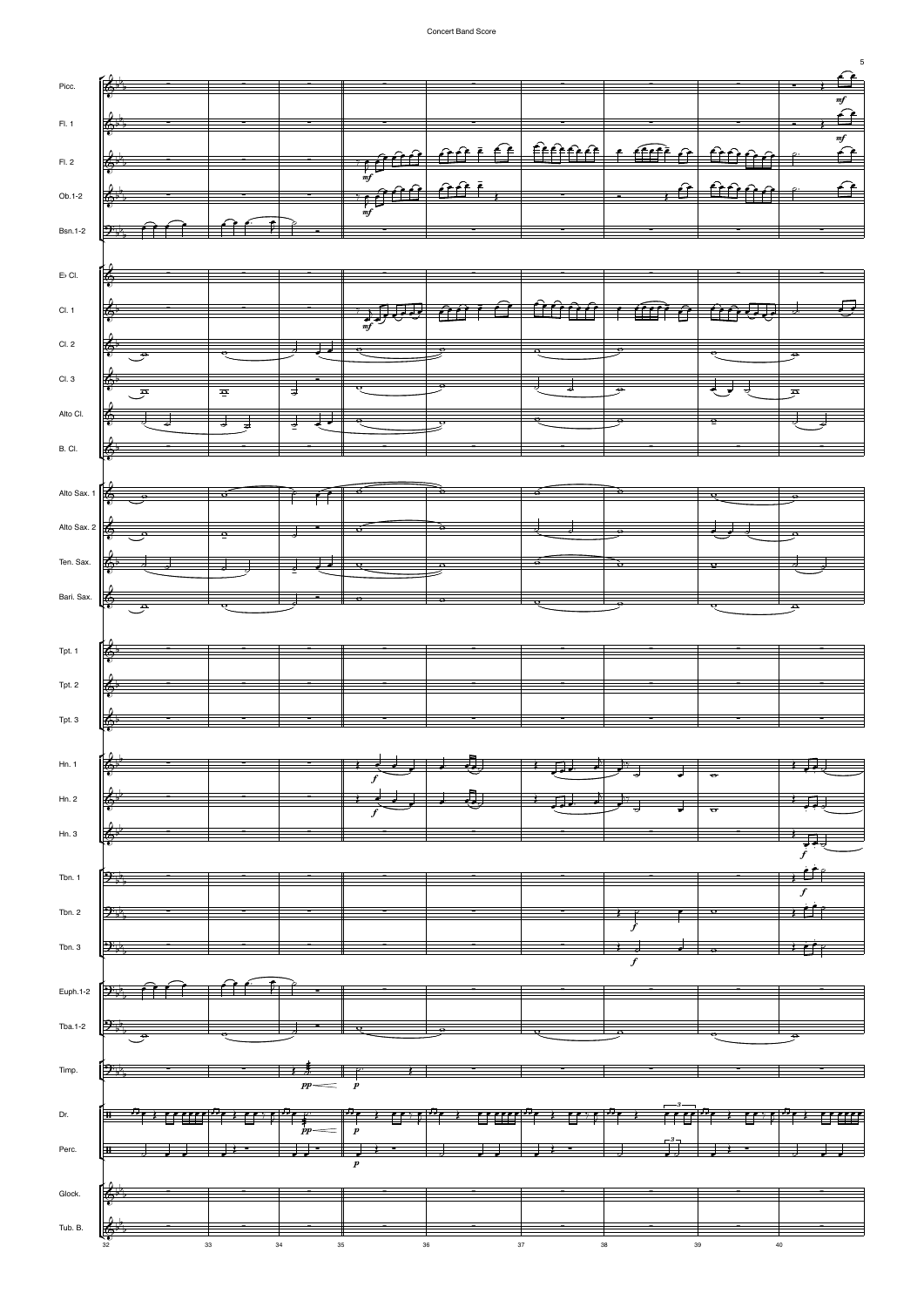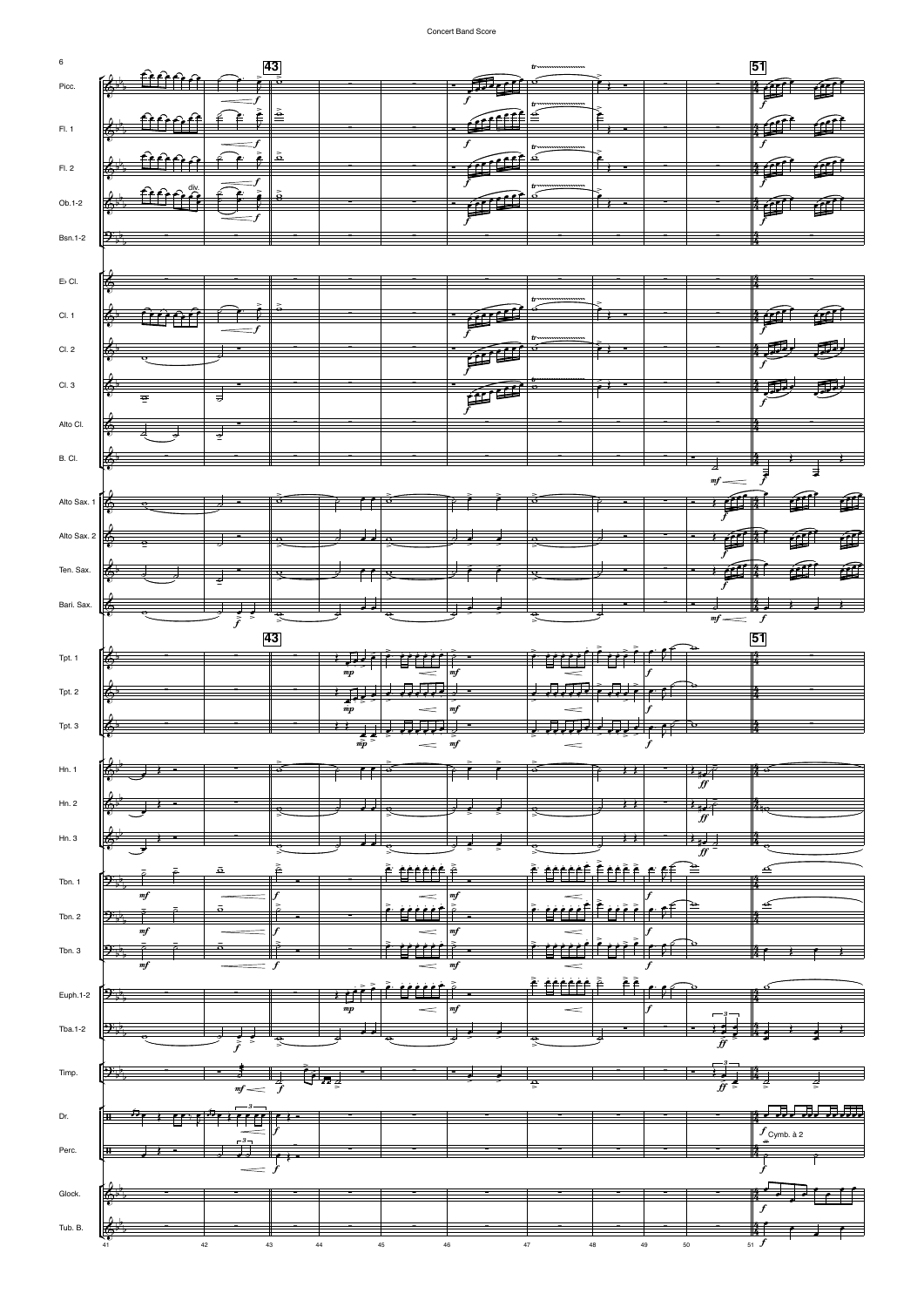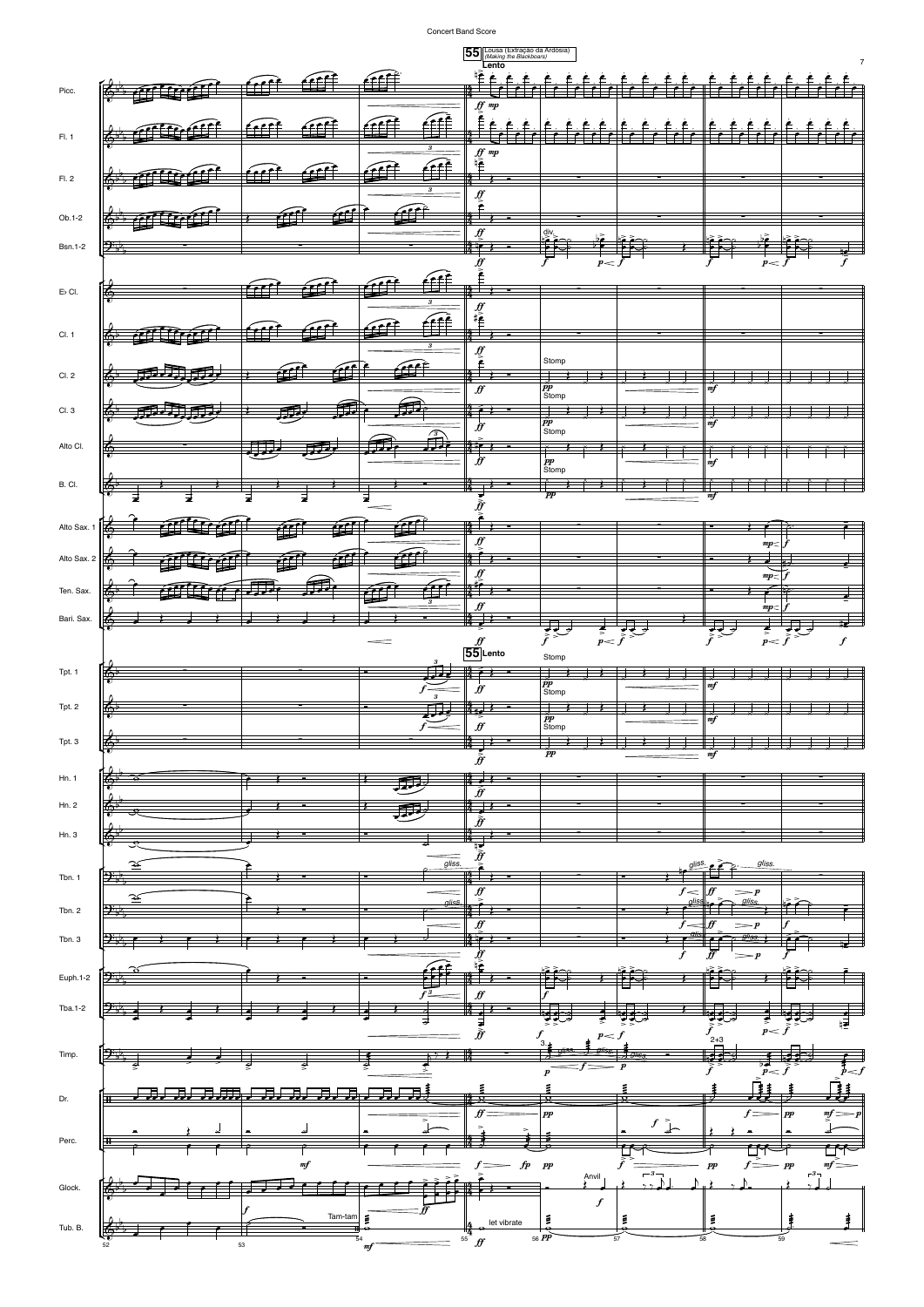

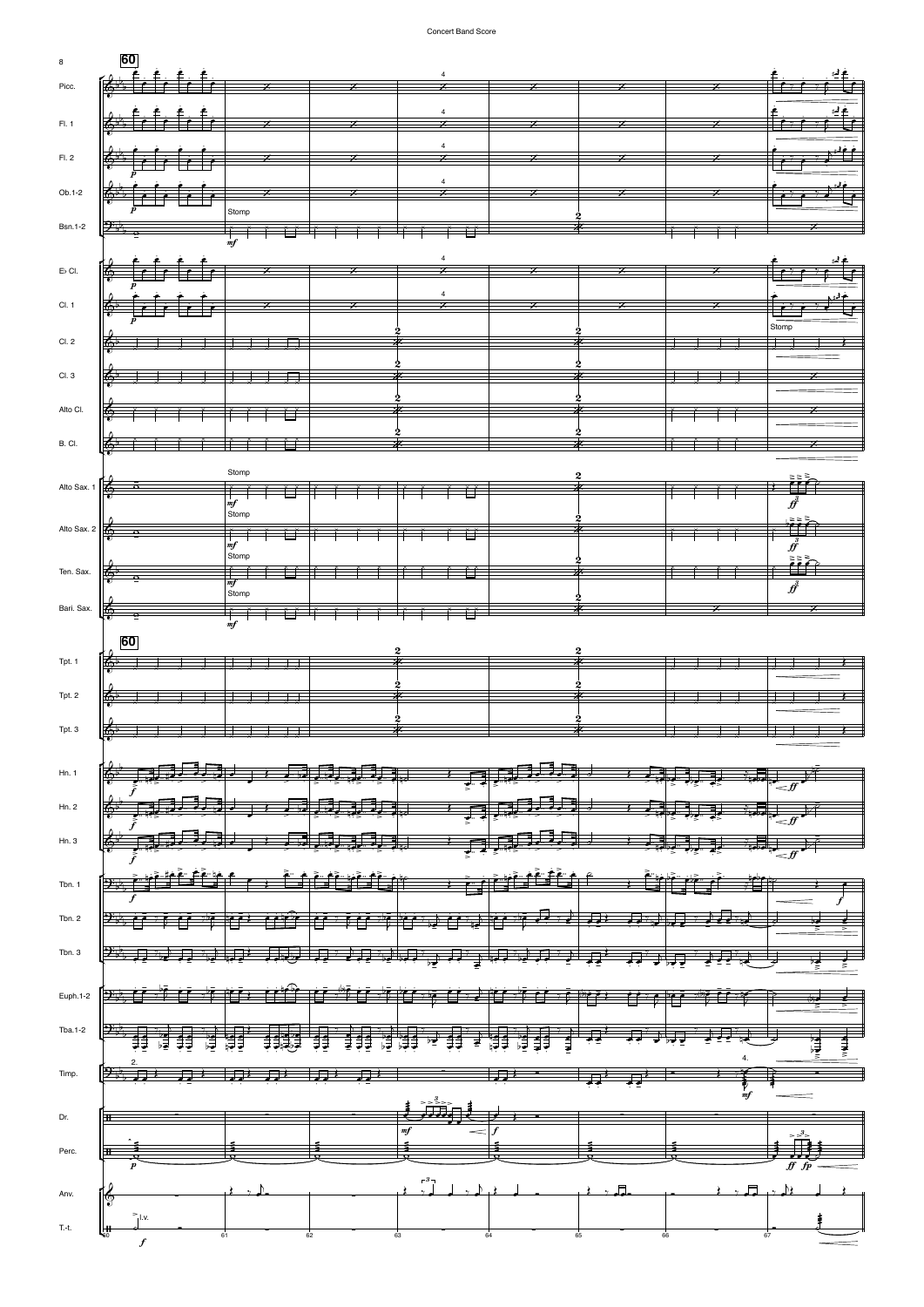

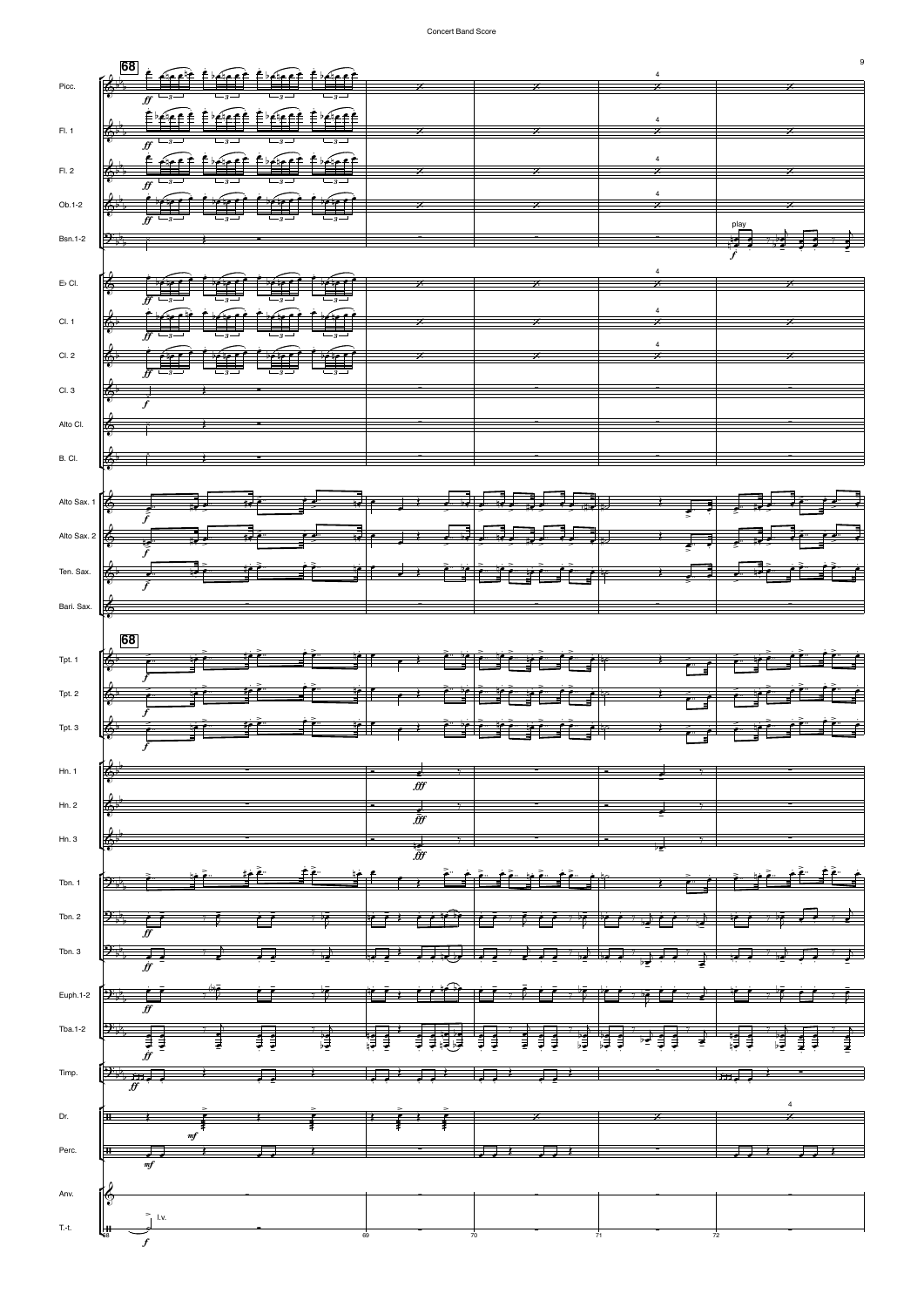

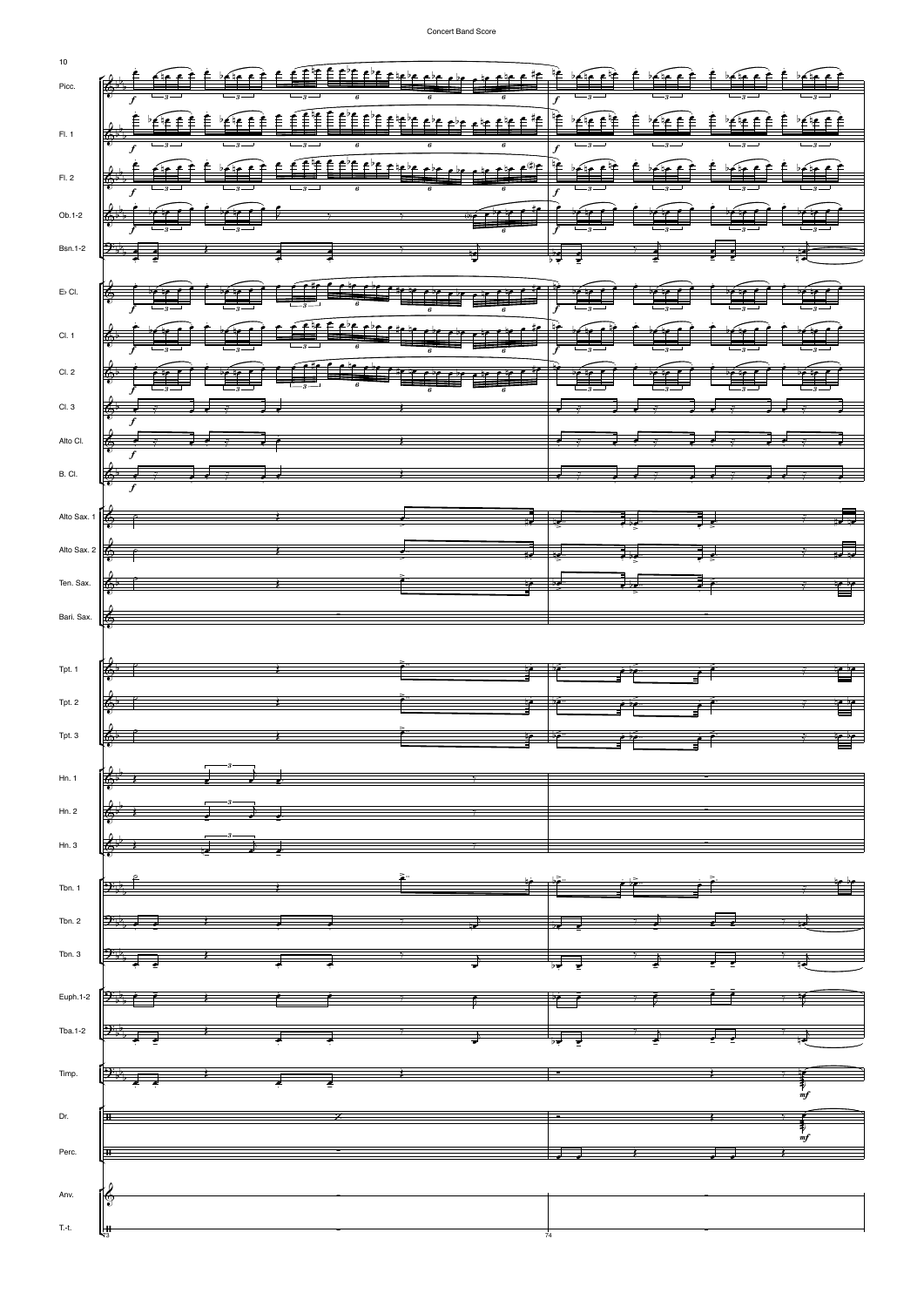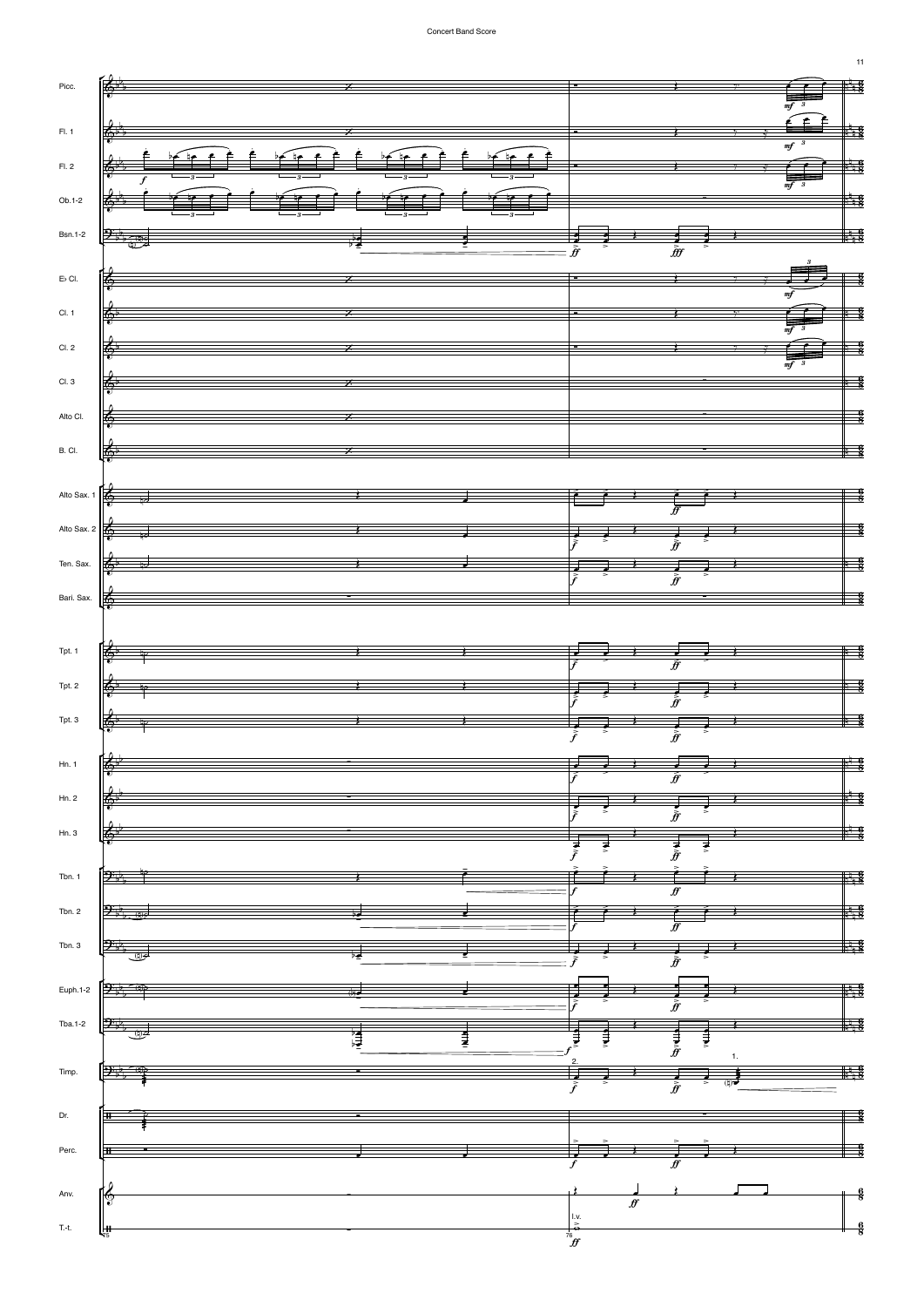![](_page_11_Figure_1.jpeg)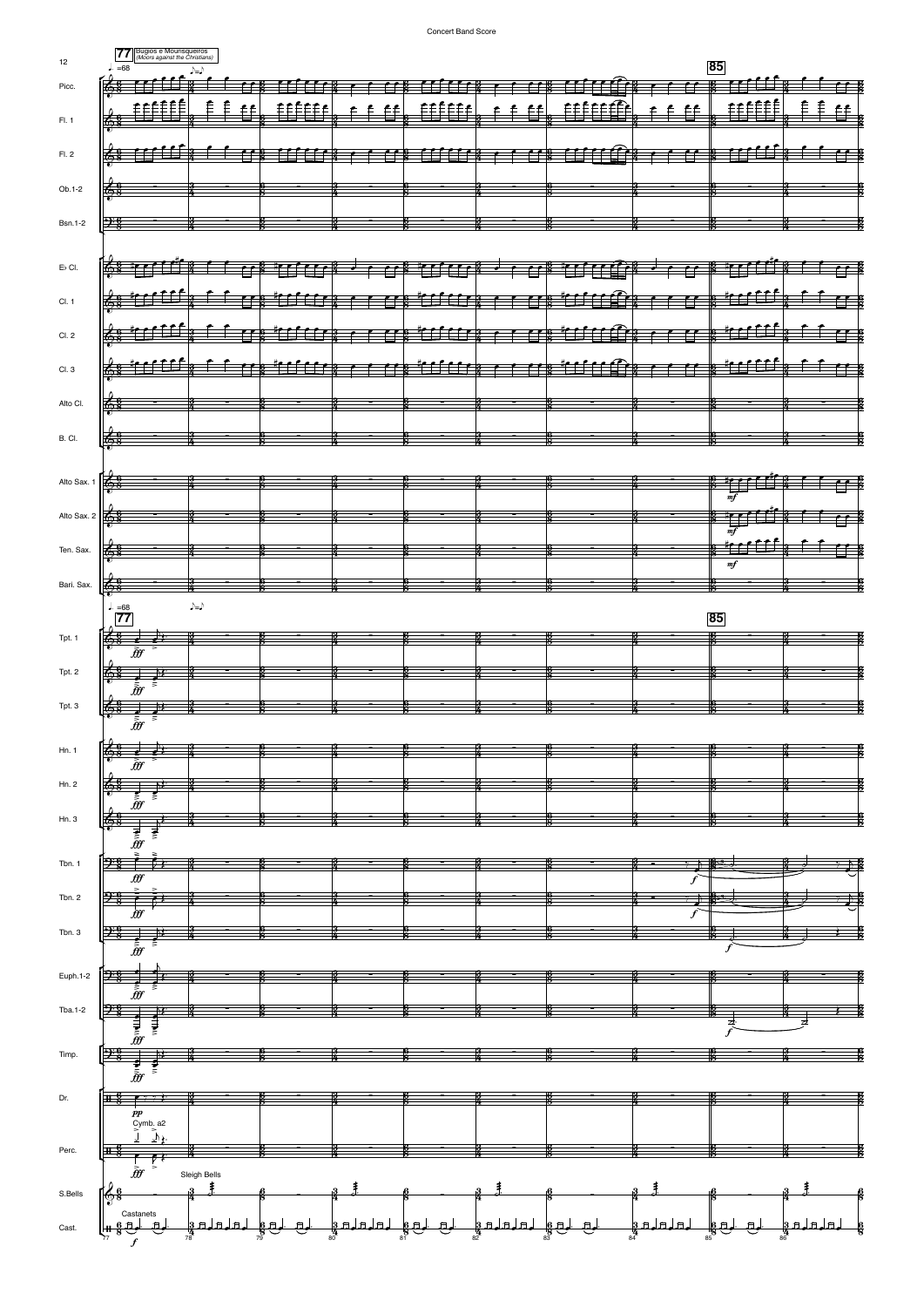$\sqrt{2a}$ <u>. خو.</u> . .

![](_page_12_Figure_4.jpeg)

![](_page_12_Figure_1.jpeg)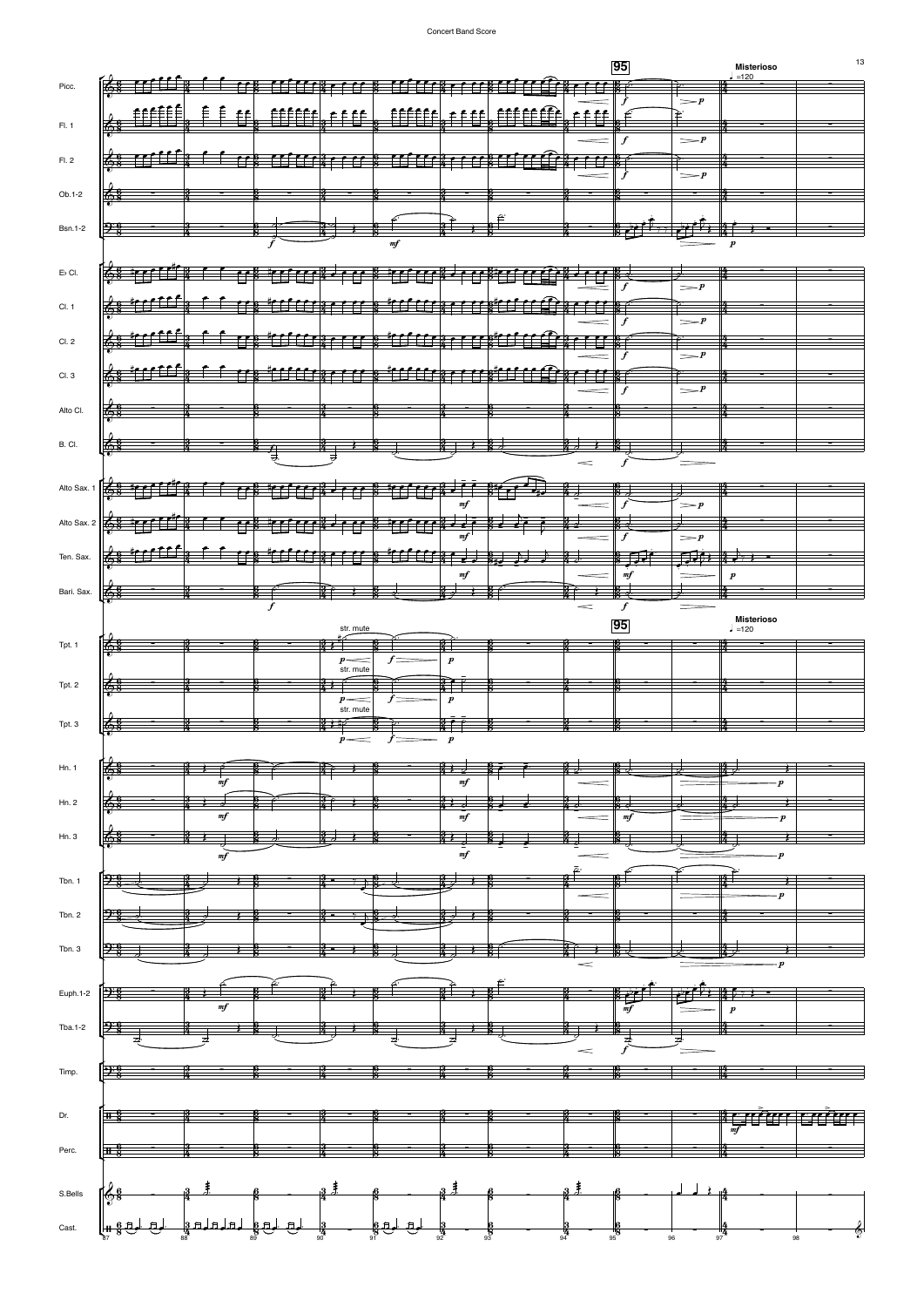![](_page_13_Figure_1.jpeg)

![](_page_13_Figure_3.jpeg)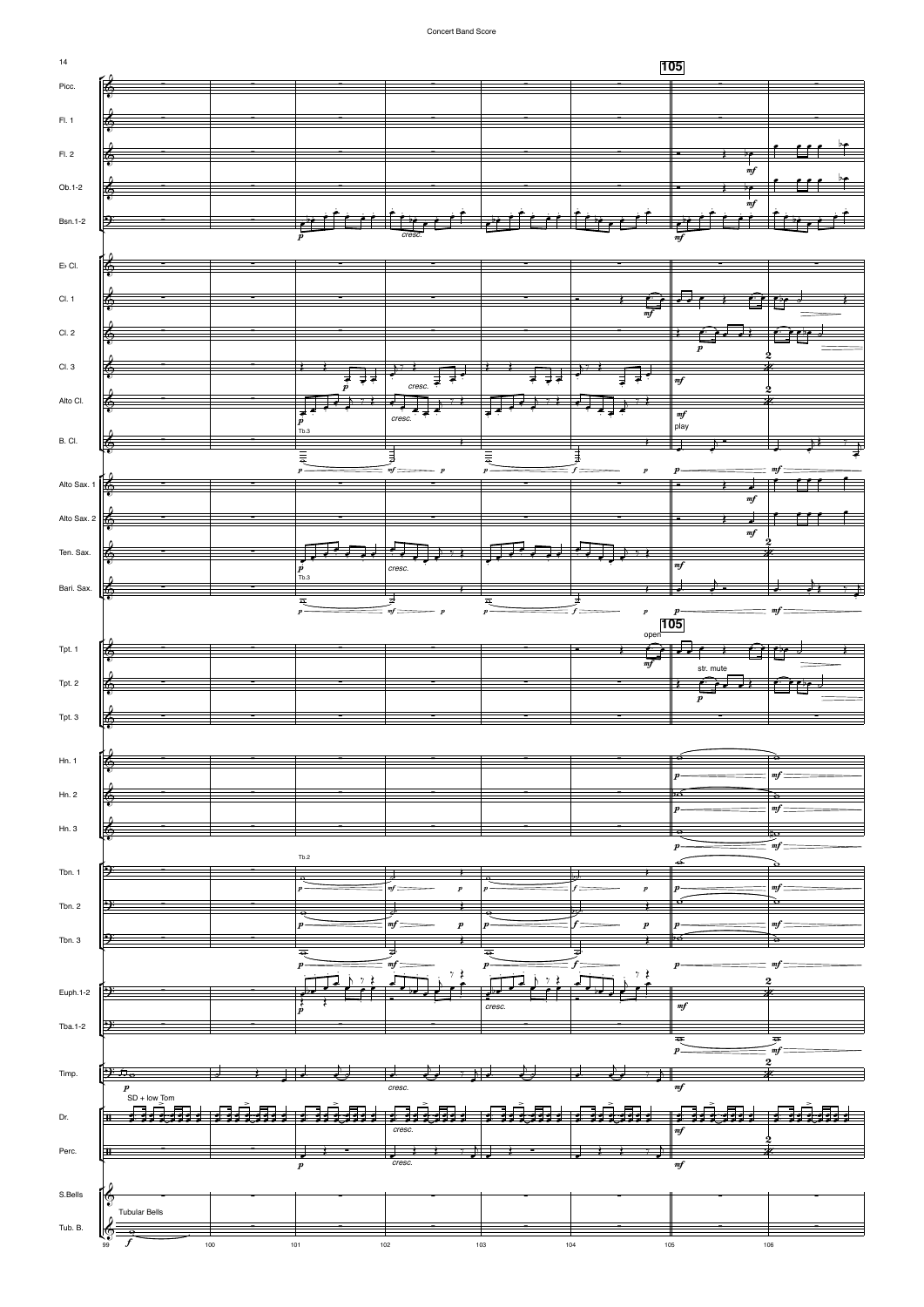![](_page_14_Figure_2.jpeg)

![](_page_14_Figure_1.jpeg)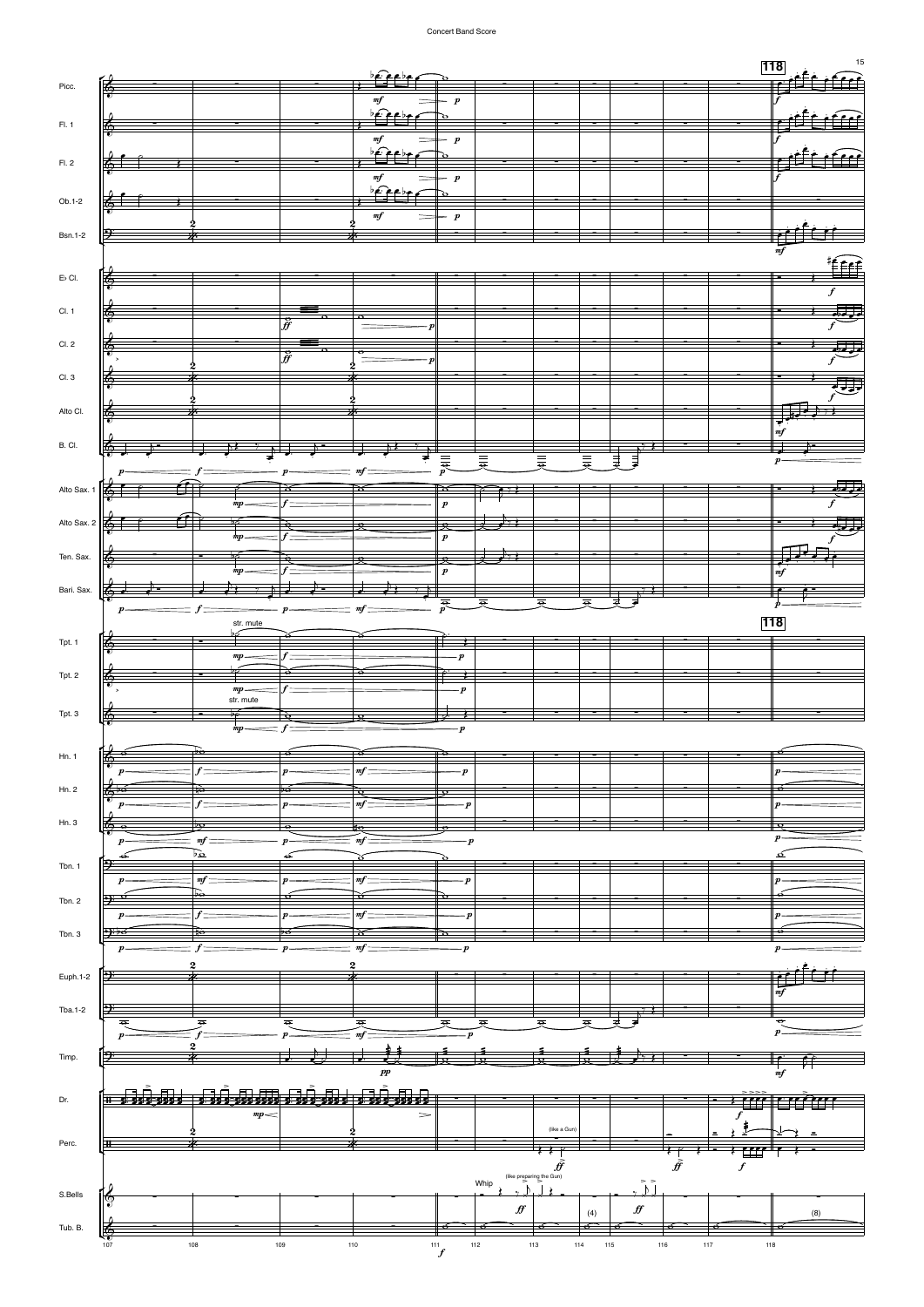$\left| \cdot \right|$   $\left| \cdot \right|$   $\left| \cdot \right|$   $\left| \cdot \right|$   $\left| \cdot \right|$ .<br>. . . . . <del>.</del> .<br>.<br>.<br>.<br>.<br>.<br>.<br>.<br>. 2 œ œ œ œ œ œ œ œ <sup>œ</sup> <sup>œ</sup> <sup>œ</sup> œ œ œ

![](_page_15_Figure_4.jpeg)

![](_page_15_Figure_1.jpeg)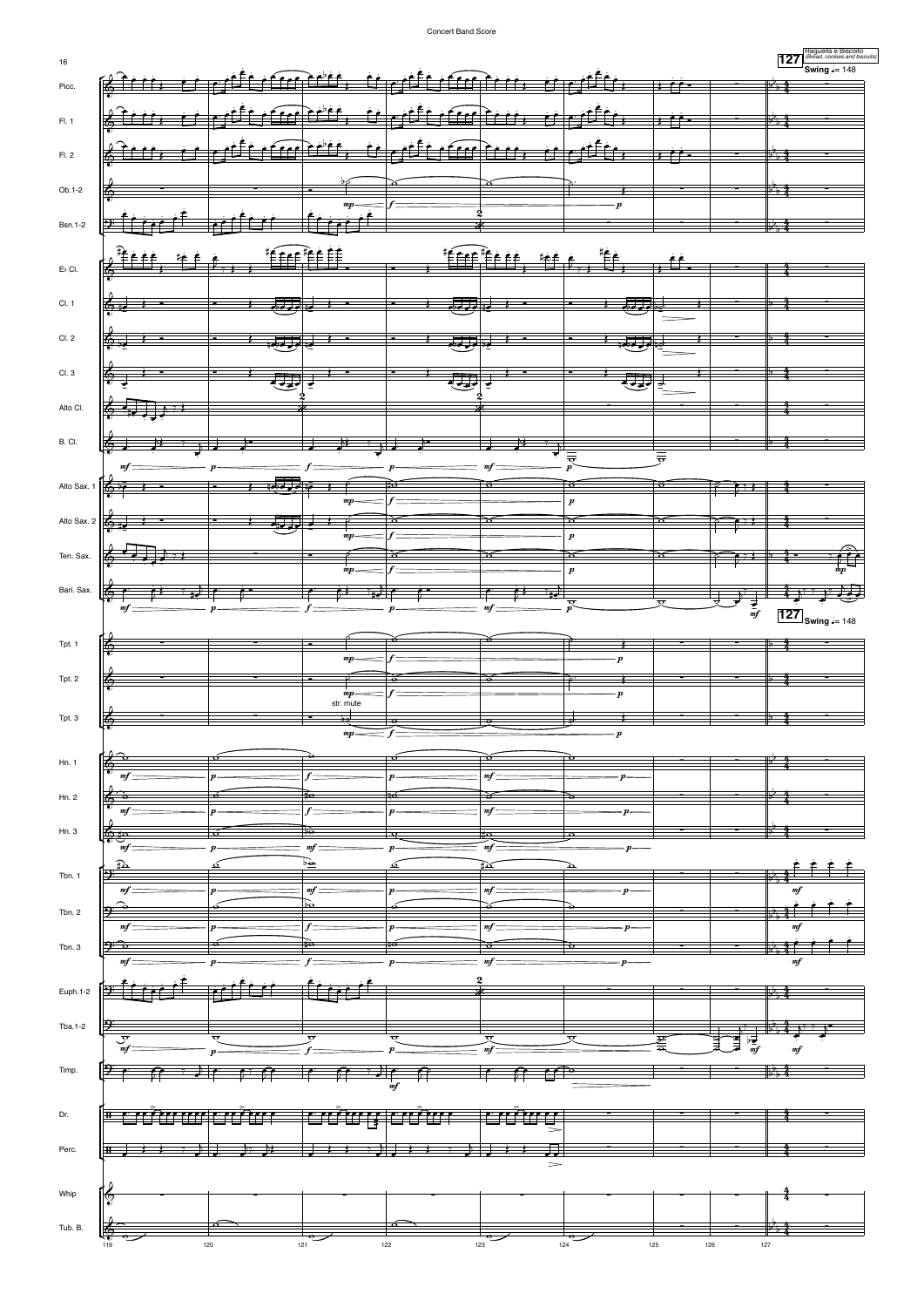![](_page_16_Figure_3.jpeg)

![](_page_16_Figure_1.jpeg)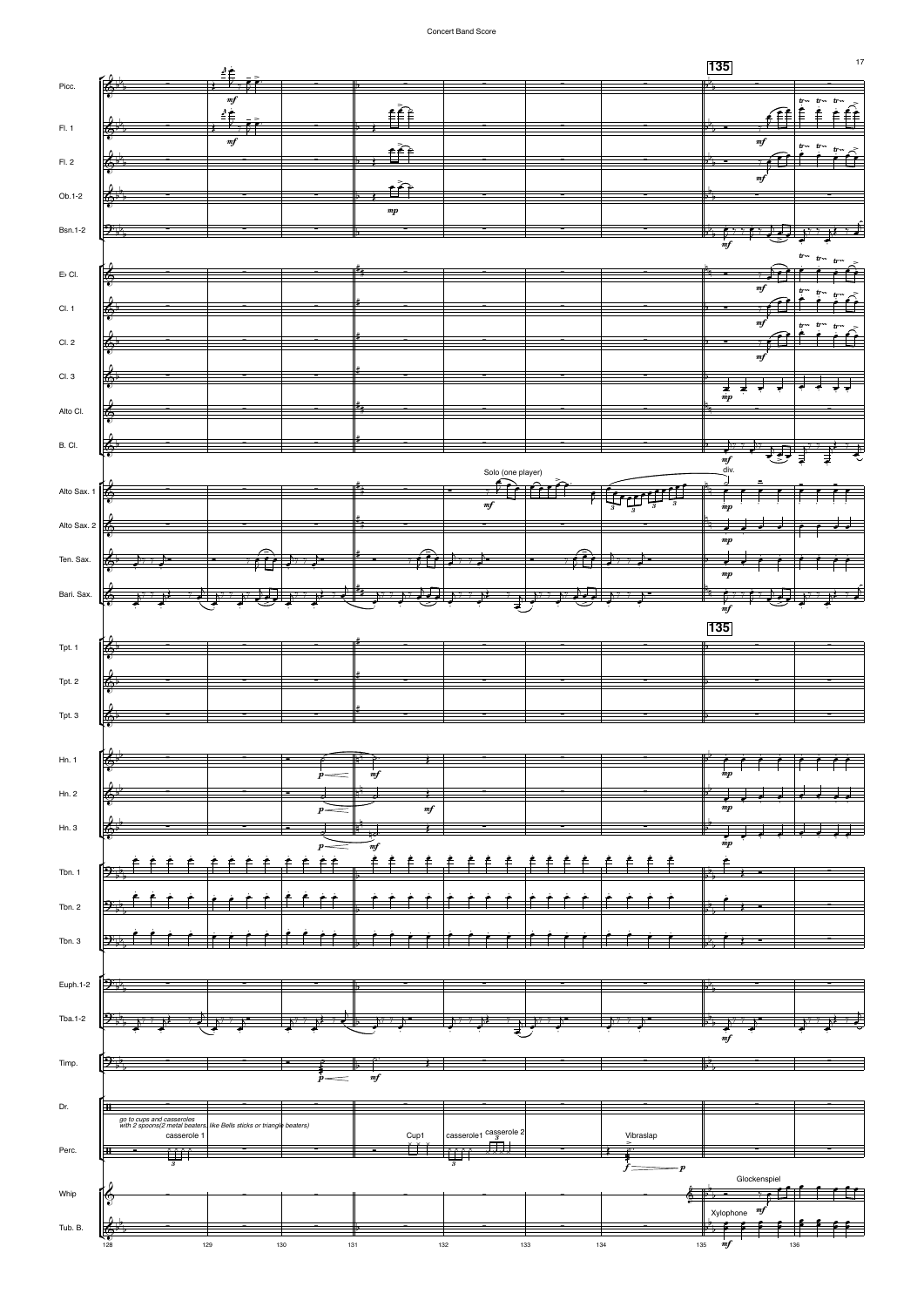![](_page_17_Figure_1.jpeg)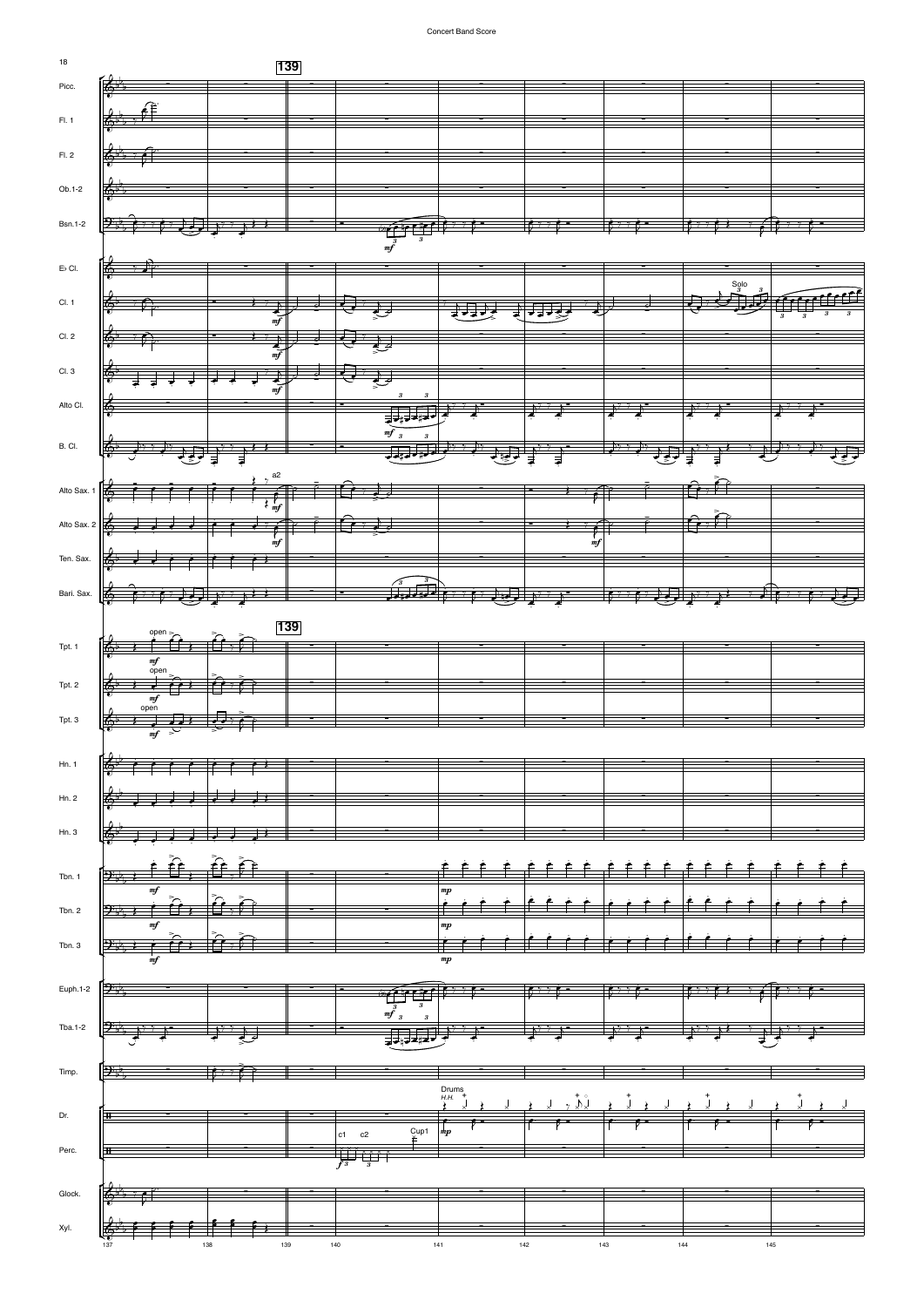![](_page_18_Figure_3.jpeg)

![](_page_18_Figure_1.jpeg)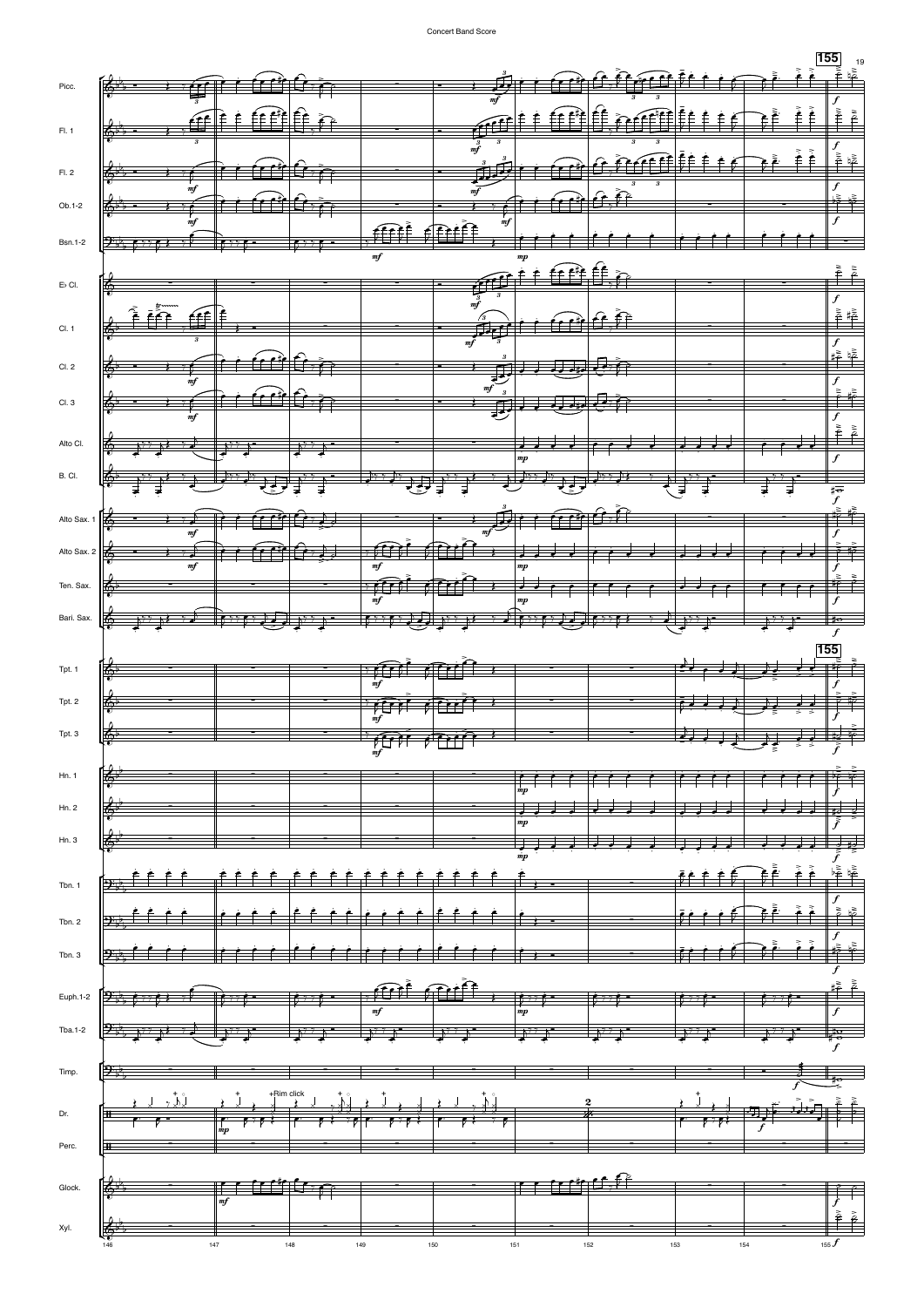![](_page_19_Figure_2.jpeg)

| 20             |                                                                                                                         |                                                                                   |                  | $\sum_{i=1}^{n}$                                                                              |                                                                                                                                                                                                                                                                                                                                                                                                                              | $J=54$<br>(straight)                                                              |                                          |
|----------------|-------------------------------------------------------------------------------------------------------------------------|-----------------------------------------------------------------------------------|------------------|-----------------------------------------------------------------------------------------------|------------------------------------------------------------------------------------------------------------------------------------------------------------------------------------------------------------------------------------------------------------------------------------------------------------------------------------------------------------------------------------------------------------------------------|-----------------------------------------------------------------------------------|------------------------------------------|
| Picc.          | $f \circ \frac{b \circ b}{b}$                                                                                           | $\frac{1}{2}$                                                                     | $\frac{1}{2}$    | $\sum_{i=1}^{n}$<br>$\frac{1}{2}$                                                             | b                                                                                                                                                                                                                                                                                                                                                                                                                            |                                                                                   |                                          |
|                |                                                                                                                         |                                                                                   | $\boldsymbol{f}$ | $\boldsymbol{m}\boldsymbol{p}$                                                                |                                                                                                                                                                                                                                                                                                                                                                                                                              |                                                                                   | $\frac{s}{< f}$<br>$\overline{mf}$ 6     |
|                | $\begin{array}{ccc}\n\bullet & \bullet & \flat & \bullet \\ \hline\n\bullet & \bullet & \bullet \\ \hline\n\end{array}$ |                                                                                   |                  | $b_{\frac{1}{2}}$<br>$\sum_{i=1}^{n}$                                                         | ≜¢ع                                                                                                                                                                                                                                                                                                                                                                                                                          |                                                                                   |                                          |
| FL.1           |                                                                                                                         |                                                                                   |                  |                                                                                               |                                                                                                                                                                                                                                                                                                                                                                                                                              | $\frac{\frac{1}{2} \frac{1}{2} \frac{1}{2}}{\frac{1}{2} \frac{1}{2} \frac{1}{2}}$ | ÉÊ                                       |
|                |                                                                                                                         |                                                                                   |                  | $\begin{array}{c}\n m p \\  \geq \\  \neq \\  \end{array}$                                    |                                                                                                                                                                                                                                                                                                                                                                                                                              |                                                                                   | $m\!f$                                   |
|                | $b\tilde{P}$                                                                                                            | FE                                                                                | €                | $\natural \tilde{=}$                                                                          | $\mathbb{P}$                                                                                                                                                                                                                                                                                                                                                                                                                 |                                                                                   | ÊĹ,                                      |
| Fl. 2          |                                                                                                                         |                                                                                   |                  |                                                                                               |                                                                                                                                                                                                                                                                                                                                                                                                                              |                                                                                   | $\it mf$                                 |
|                |                                                                                                                         |                                                                                   |                  | $\mathop{m p}\limits_{1\leq i \leq n}$                                                        |                                                                                                                                                                                                                                                                                                                                                                                                                              |                                                                                   |                                          |
| Ob.1-2         | $\frac{1}{2}$ $\frac{1}{2}$ $\frac{1}{2}$ $\frac{1}{2}$ $\frac{1}{2}$ $\frac{1}{2}$ $\frac{1}{2}$                       |                                                                                   |                  |                                                                                               |                                                                                                                                                                                                                                                                                                                                                                                                                              | R 7 3                                                                             |                                          |
|                |                                                                                                                         |                                                                                   |                  | $\begin{array}{c}\nmp \\ \hline\n\frac{1}{2} \\ \hline\n\end{array}$<br>$\frac{8}{5}$         |                                                                                                                                                                                                                                                                                                                                                                                                                              | ⌒                                                                                 |                                          |
| <b>Bsn.1-2</b> | $\mathbf{P}_{\mathbf{p}_b}$                                                                                             |                                                                                   |                  |                                                                                               | $\frac{1}{2}$                                                                                                                                                                                                                                                                                                                                                                                                                |                                                                                   |                                          |
|                |                                                                                                                         |                                                                                   |                  | $\begin{array}{c}\n m p \\  \geq \\  \neq\n \end{array}$                                      |                                                                                                                                                                                                                                                                                                                                                                                                                              |                                                                                   |                                          |
|                |                                                                                                                         |                                                                                   |                  |                                                                                               |                                                                                                                                                                                                                                                                                                                                                                                                                              | $\mathcal{F} \rightarrow \mathcal{F}$                                             |                                          |
| $E\flat$ Cl.   |                                                                                                                         |                                                                                   |                  |                                                                                               |                                                                                                                                                                                                                                                                                                                                                                                                                              |                                                                                   |                                          |
|                |                                                                                                                         |                                                                                   |                  | $\frac{mp}{\tilde{p}}$<br>‡≩                                                                  | 单单<br>$\frac{b}{\pm}$                                                                                                                                                                                                                                                                                                                                                                                                        |                                                                                   |                                          |
| Cl. 1          |                                                                                                                         | 迮                                                                                 |                  |                                                                                               |                                                                                                                                                                                                                                                                                                                                                                                                                              | $\sqrt[4]{\frac{1}{2} \cdot \frac{1}{4}}$                                         |                                          |
|                |                                                                                                                         |                                                                                   |                  |                                                                                               |                                                                                                                                                                                                                                                                                                                                                                                                                              | $\frac{1}{2}$ and                                                                 |                                          |
|                | $rac{1}{\sqrt{1-\frac{1}{2}}}\frac{1}{\sqrt{1-\frac{1}{2}}}$                                                            | $\frac{1}{2}$<br>$\tilde{=}$                                                      |                  | $\frac{mp}{\frac{1}{2}}$<br>$\natural \tilde{P}$                                              |                                                                                                                                                                                                                                                                                                                                                                                                                              | $pp=$                                                                             |                                          |
| Cl. 2          |                                                                                                                         |                                                                                   |                  |                                                                                               |                                                                                                                                                                                                                                                                                                                                                                                                                              | 57                                                                                |                                          |
|                |                                                                                                                         |                                                                                   |                  |                                                                                               |                                                                                                                                                                                                                                                                                                                                                                                                                              | $\frac{1}{\sqrt{2}}$<br>$pp =$                                                    |                                          |
|                |                                                                                                                         |                                                                                   |                  | $\frac{mp}{\epsilon}$                                                                         | $\bullet$ )e                                                                                                                                                                                                                                                                                                                                                                                                                 |                                                                                   | $\boldsymbol{p}$                         |
| Cl. 3          |                                                                                                                         |                                                                                   |                  |                                                                                               |                                                                                                                                                                                                                                                                                                                                                                                                                              | ्<br>ᢖ                                                                            | <del>रिकार</del><br>$\overrightarrow{v}$ |
|                |                                                                                                                         |                                                                                   |                  |                                                                                               |                                                                                                                                                                                                                                                                                                                                                                                                                              | pp                                                                                |                                          |
|                |                                                                                                                         |                                                                                   |                  | $\begin{array}{c}\n m p \\  \geq \\  \stackrel{=}{\leftarrow}\n \end{array}$<br>$\frac{8}{5}$ |                                                                                                                                                                                                                                                                                                                                                                                                                              |                                                                                   |                                          |
| Alto Cl.       |                                                                                                                         |                                                                                   |                  |                                                                                               |                                                                                                                                                                                                                                                                                                                                                                                                                              | 据テキ                                                                               |                                          |
|                |                                                                                                                         |                                                                                   |                  | $\sqrt{np}$                                                                                   |                                                                                                                                                                                                                                                                                                                                                                                                                              | $f_{\vert \bigtriangleup}$                                                        |                                          |
| B.CI.          | €                                                                                                                       |                                                                                   |                  |                                                                                               | ार•                                                                                                                                                                                                                                                                                                                                                                                                                          |                                                                                   |                                          |
|                | $\frac{1}{\sharp\overline{\bullet}}$                                                                                    | $\begin{array}{c}\n\downarrow \\ \downarrow \\ \uparrow \\ \uparrow\n\end{array}$ |                  | मव्व                                                                                          | $\frac{1}{2}$                                                                                                                                                                                                                                                                                                                                                                                                                |                                                                                   |                                          |
|                | $\mathbf{F}$                                                                                                            |                                                                                   |                  |                                                                                               |                                                                                                                                                                                                                                                                                                                                                                                                                              |                                                                                   |                                          |
| Alto Sax. 1    | $\overline{\bullet}$                                                                                                    | مزم                                                                               |                  | 辈                                                                                             | $\frac{1}{\sqrt{2}}$ $\frac{1}{\sqrt{2}}$ $\frac{1}{\sqrt{2}}$ $\frac{1}{\sqrt{2}}$ $\frac{1}{\sqrt{2}}$ $\frac{1}{\sqrt{2}}$ $\frac{1}{\sqrt{2}}$ $\frac{1}{\sqrt{2}}$ $\frac{1}{\sqrt{2}}$ $\frac{1}{\sqrt{2}}$ $\frac{1}{\sqrt{2}}$ $\frac{1}{\sqrt{2}}$ $\frac{1}{\sqrt{2}}$ $\frac{1}{\sqrt{2}}$ $\frac{1}{\sqrt{2}}$ $\frac{1}{\sqrt{2}}$ $\frac{1}{\sqrt{2}}$<br>$\overline{\phantom{a}}$<br>$\overline{\phantom{a}}$ | $\frac{1}{2}$                                                                     |                                          |
|                |                                                                                                                         |                                                                                   |                  | $\it mp$                                                                                      |                                                                                                                                                                                                                                                                                                                                                                                                                              | ⌒                                                                                 |                                          |
| Alto Sax. 2    |                                                                                                                         |                                                                                   |                  | ₽<br>ρ                                                                                        | $\frac{1}{2}$ is the set of $\frac{1}{2}$<br>$\overrightarrow{p}$                                                                                                                                                                                                                                                                                                                                                            | $\frac{1}{2}$                                                                     |                                          |
|                |                                                                                                                         |                                                                                   |                  | $\binom{mp}{2}$                                                                               |                                                                                                                                                                                                                                                                                                                                                                                                                              | ⌒                                                                                 |                                          |
| Ten. Sax.      | <u> #10, #0, #0</u>                                                                                                     |                                                                                   |                  | $\frac{1}{12}$                                                                                | $\frac{1}{2}$ $\frac{1}{2}$ $\frac{1}{2}$<br>مواد مواخ                                                                                                                                                                                                                                                                                                                                                                       | $\frac{1}{\sqrt{2}}$                                                              |                                          |
|                |                                                                                                                         |                                                                                   |                  | $\sqrt{np}$                                                                                   |                                                                                                                                                                                                                                                                                                                                                                                                                              | ⌒                                                                                 |                                          |
| Bari. Sax.     | ‡੦<br>$\circ$                                                                                                           |                                                                                   |                  | ‡ਟ                                                                                            | $\frac{1}{2}$ $\frac{1}{2}$<br>خوخ                                                                                                                                                                                                                                                                                                                                                                                           | $\frac{1}{\sqrt{2\pi}}$                                                           |                                          |
|                |                                                                                                                         | $\frac{df}{dt}$                                                                   |                  | $\it mp$                                                                                      |                                                                                                                                                                                                                                                                                                                                                                                                                              |                                                                                   |                                          |
|                |                                                                                                                         |                                                                                   |                  |                                                                                               |                                                                                                                                                                                                                                                                                                                                                                                                                              | $\frac{1}{54}$<br>(straight)<br>$\curvearrowright$                                |                                          |
| Tpt. 1         | $#$ ie , $*_5$ ,                                                                                                        |                                                                                   |                  | $\frac{1}{12}$                                                                                | ን ቀ                                                                                                                                                                                                                                                                                                                                                                                                                          | $\frac{1}{2}$                                                                     |                                          |
|                |                                                                                                                         |                                                                                   |                  | $\sqrt{np}$                                                                                   |                                                                                                                                                                                                                                                                                                                                                                                                                              | $\curvearrowright$                                                                |                                          |
| Tpt. 2         |                                                                                                                         |                                                                                   |                  | 혼                                                                                             | $\overline{\phantom{a}}$<br>40,900                                                                                                                                                                                                                                                                                                                                                                                           | $\mathbb{P}^*$                                                                    |                                          |
|                |                                                                                                                         |                                                                                   |                  | $\binom{mp}{2}$                                                                               |                                                                                                                                                                                                                                                                                                                                                                                                                              |                                                                                   |                                          |
| Tpt. 3         | $\bullet$ . 20                                                                                                          |                                                                                   |                  | ‡₫                                                                                            | $\overline{\phantom{a}}$                                                                                                                                                                                                                                                                                                                                                                                                     |                                                                                   |                                          |
|                |                                                                                                                         |                                                                                   |                  | $\geq$<br>$\mathbf{m}\mathbf{p}$                                                              |                                                                                                                                                                                                                                                                                                                                                                                                                              |                                                                                   |                                          |
| Hn. 1          | $50 -$                                                                                                                  |                                                                                   |                  | $\frac{1}{2p}$                                                                                | $\rightarrow$ $\rightarrow$<br>$\frac{1}{2}$<br>$\overline{\mathcal{P}}$                                                                                                                                                                                                                                                                                                                                                     | $\cap$<br>$\rightarrow$                                                           |                                          |
|                |                                                                                                                         |                                                                                   |                  | $\frac{1}{2}$                                                                                 |                                                                                                                                                                                                                                                                                                                                                                                                                              |                                                                                   |                                          |
| Hn. 2          |                                                                                                                         |                                                                                   |                  |                                                                                               |                                                                                                                                                                                                                                                                                                                                                                                                                              | $\curvearrowright$                                                                |                                          |
|                |                                                                                                                         |                                                                                   |                  | $\frac{1}{\sum\limits_{m p} }$                                                                |                                                                                                                                                                                                                                                                                                                                                                                                                              | $\frac{\frac{1}{\sqrt{1-\frac{1}{2}}}}{\frac{1}{2}r}$                             |                                          |
| Hn. 3          |                                                                                                                         |                                                                                   |                  |                                                                                               |                                                                                                                                                                                                                                                                                                                                                                                                                              | $\curvearrowright$                                                                |                                          |
|                |                                                                                                                         |                                                                                   |                  | $\frac{1}{2}$                                                                                 | पट्ट                                                                                                                                                                                                                                                                                                                                                                                                                         |                                                                                   |                                          |
|                |                                                                                                                         |                                                                                   |                  | $\mathbb{Z}_{\geq \frac{1}{2}}^{mp}$<br>悼                                                     |                                                                                                                                                                                                                                                                                                                                                                                                                              |                                                                                   |                                          |
| Tbn. 1         | 蜂节<br>$\mathbf{\mathcal{P}}_{\flat_b}$                                                                                  |                                                                                   |                  |                                                                                               | $\frac{b \neq \lambda}{\lambda}$                                                                                                                                                                                                                                                                                                                                                                                             | $\tilde{\bar{t}}$ , $\hat{\Omega}$<br><u>Vé f e</u>                               |                                          |
|                |                                                                                                                         |                                                                                   |                  |                                                                                               |                                                                                                                                                                                                                                                                                                                                                                                                                              |                                                                                   |                                          |
|                |                                                                                                                         |                                                                                   |                  | $\frac{mp}{2}$                                                                                | $\widehat{\mathbb{P}^e}$                                                                                                                                                                                                                                                                                                                                                                                                     | $\frac{\frac{1}{2}}{\frac{1}{2}}$                                                 |                                          |
| Tbn. 2         | $\mathbf{\mathcal{P}}$                                                                                                  |                                                                                   |                  |                                                                                               |                                                                                                                                                                                                                                                                                                                                                                                                                              |                                                                                   |                                          |
|                | $\frac{1}{2}$<br>$\frac{1}{2}$                                                                                          |                                                                                   |                  | $\frac{mp}{\frac{1}{2}}$                                                                      | $\widehat{\mathbf{r}}$<br>$\frac{b}{c}$ is be $\frac{c}{c}$                                                                                                                                                                                                                                                                                                                                                                  | $\boldsymbol{p}$<br>$\Omega$                                                      | ö                                        |
| Tbn. 3         | $\mathbf{\mathcal{P}}_{\mathbb{P}^1}$                                                                                   |                                                                                   |                  | mp                                                                                            |                                                                                                                                                                                                                                                                                                                                                                                                                              | $\frac{1}{2}$<br>$\frac{46}{4}$<br>$\boldsymbol{p}$                               |                                          |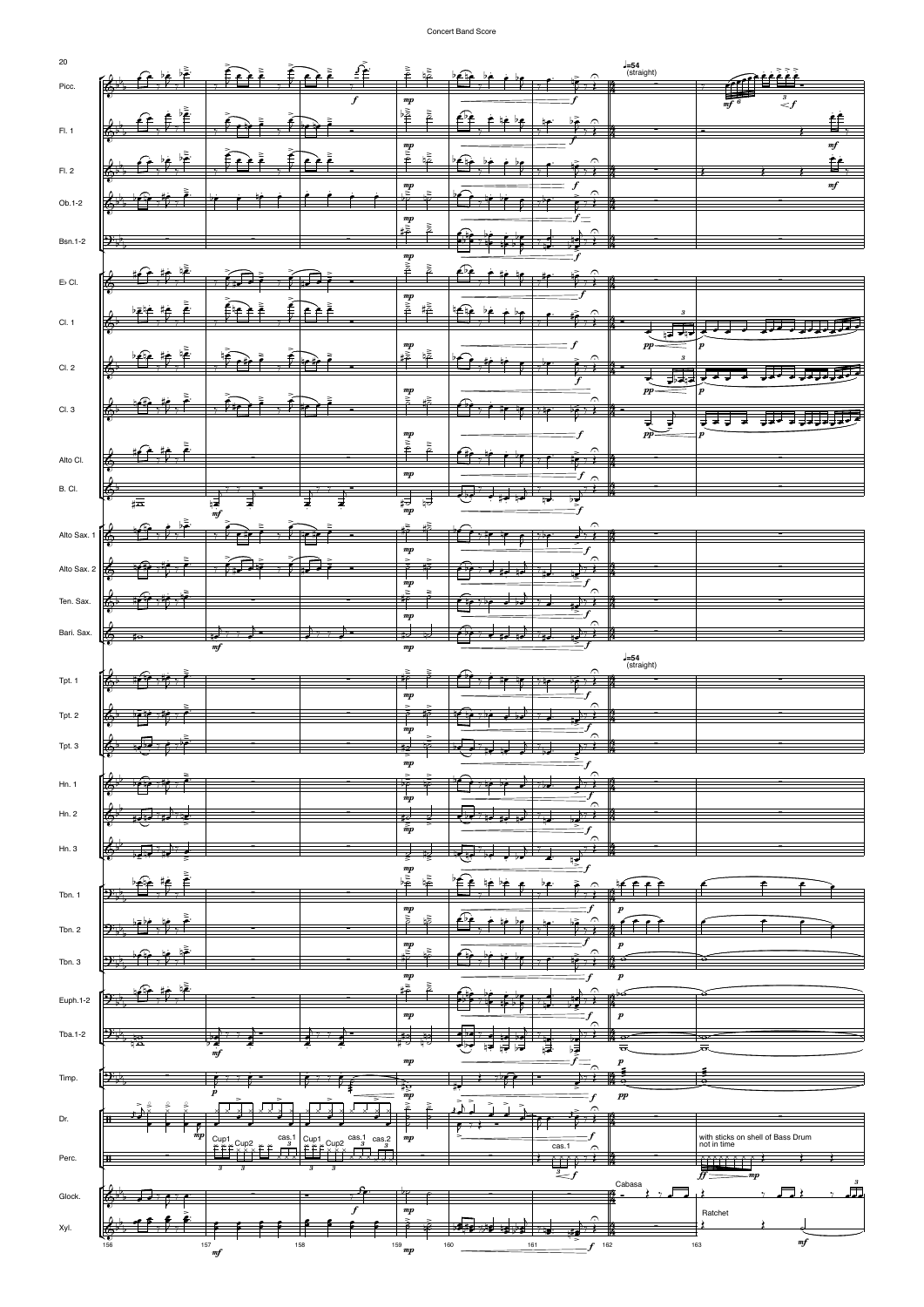![](_page_20_Figure_1.jpeg)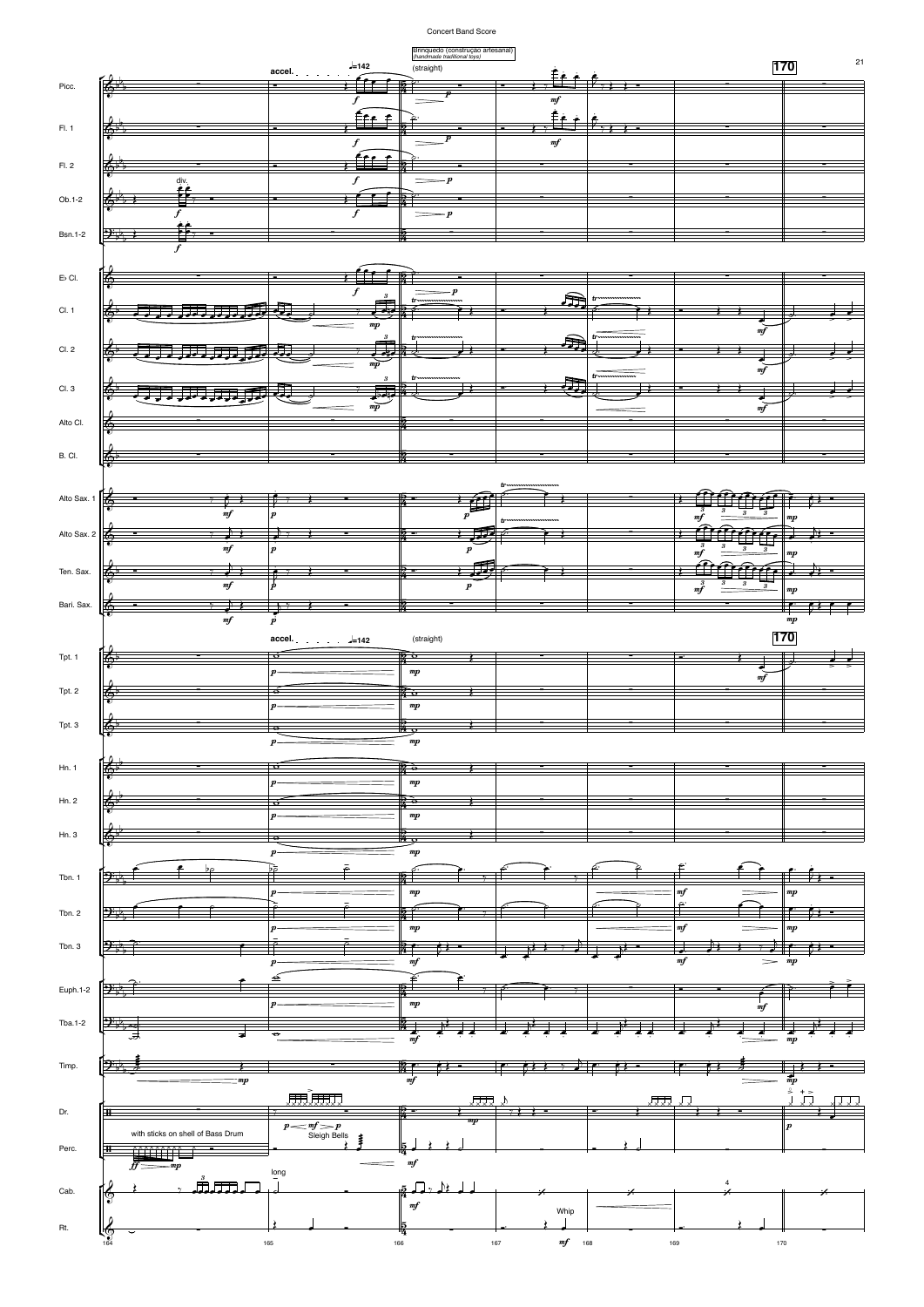![](_page_21_Figure_1.jpeg)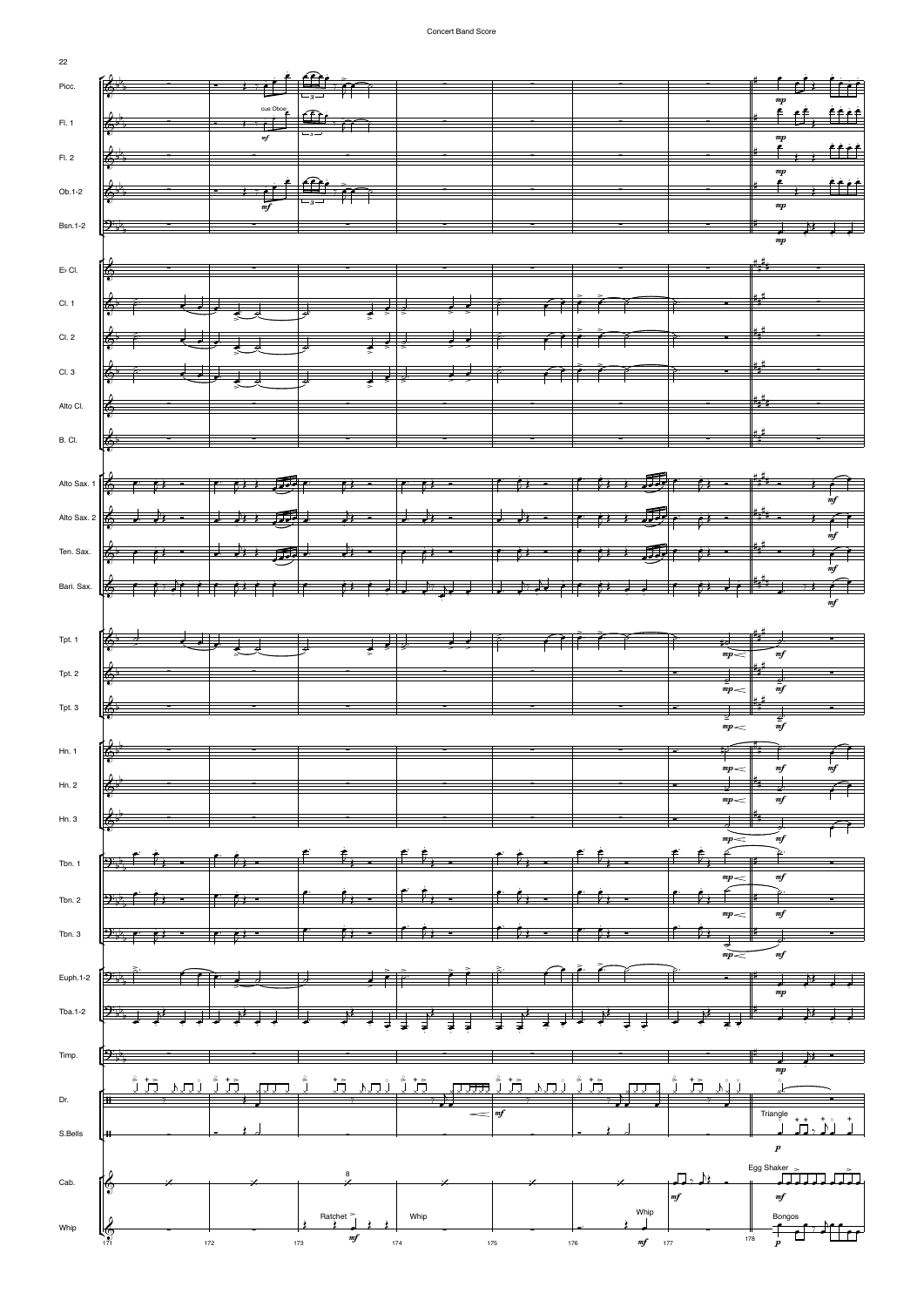![](_page_22_Figure_1.jpeg)

![](_page_22_Figure_3.jpeg)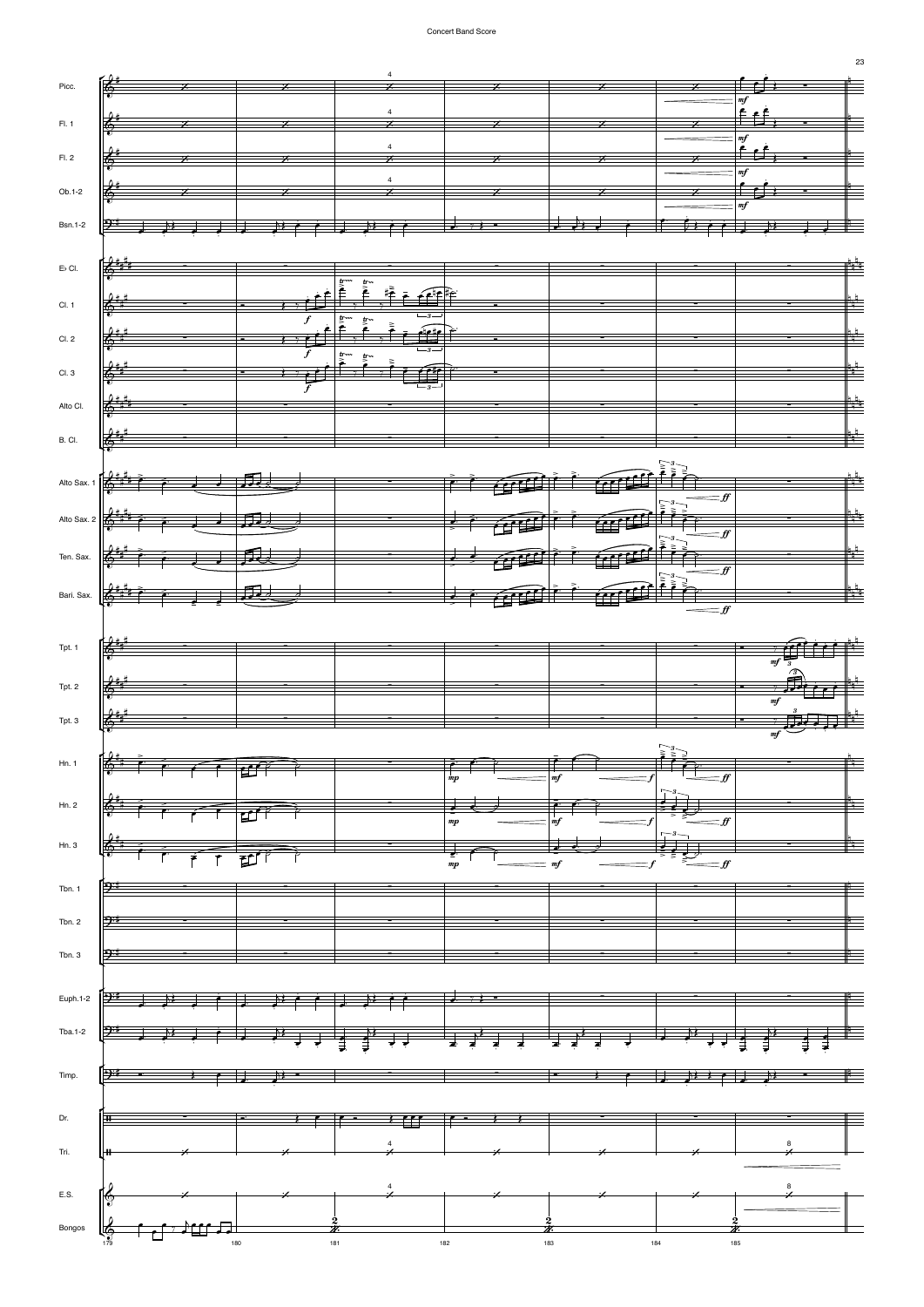![](_page_23_Figure_1.jpeg)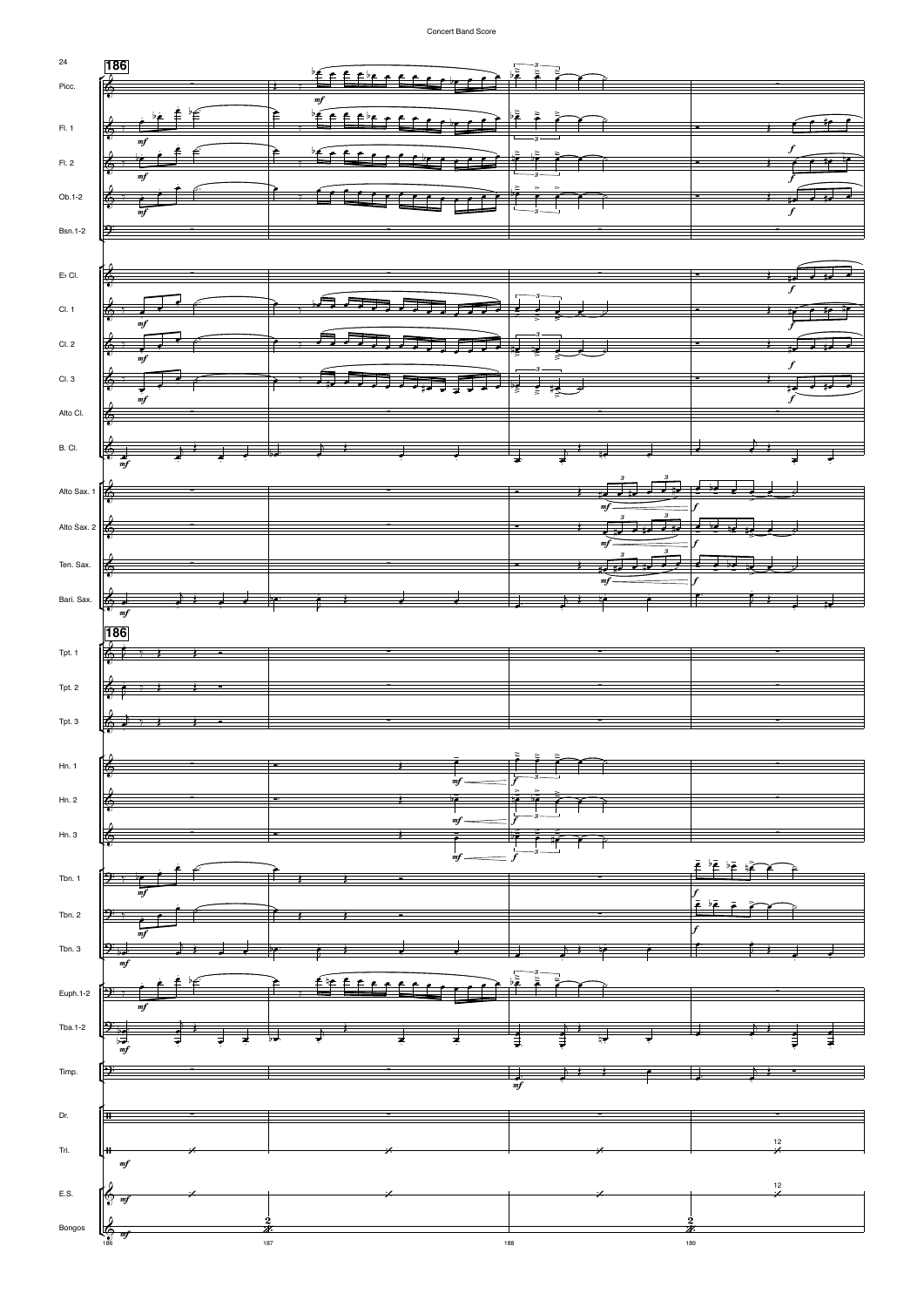![](_page_24_Figure_1.jpeg)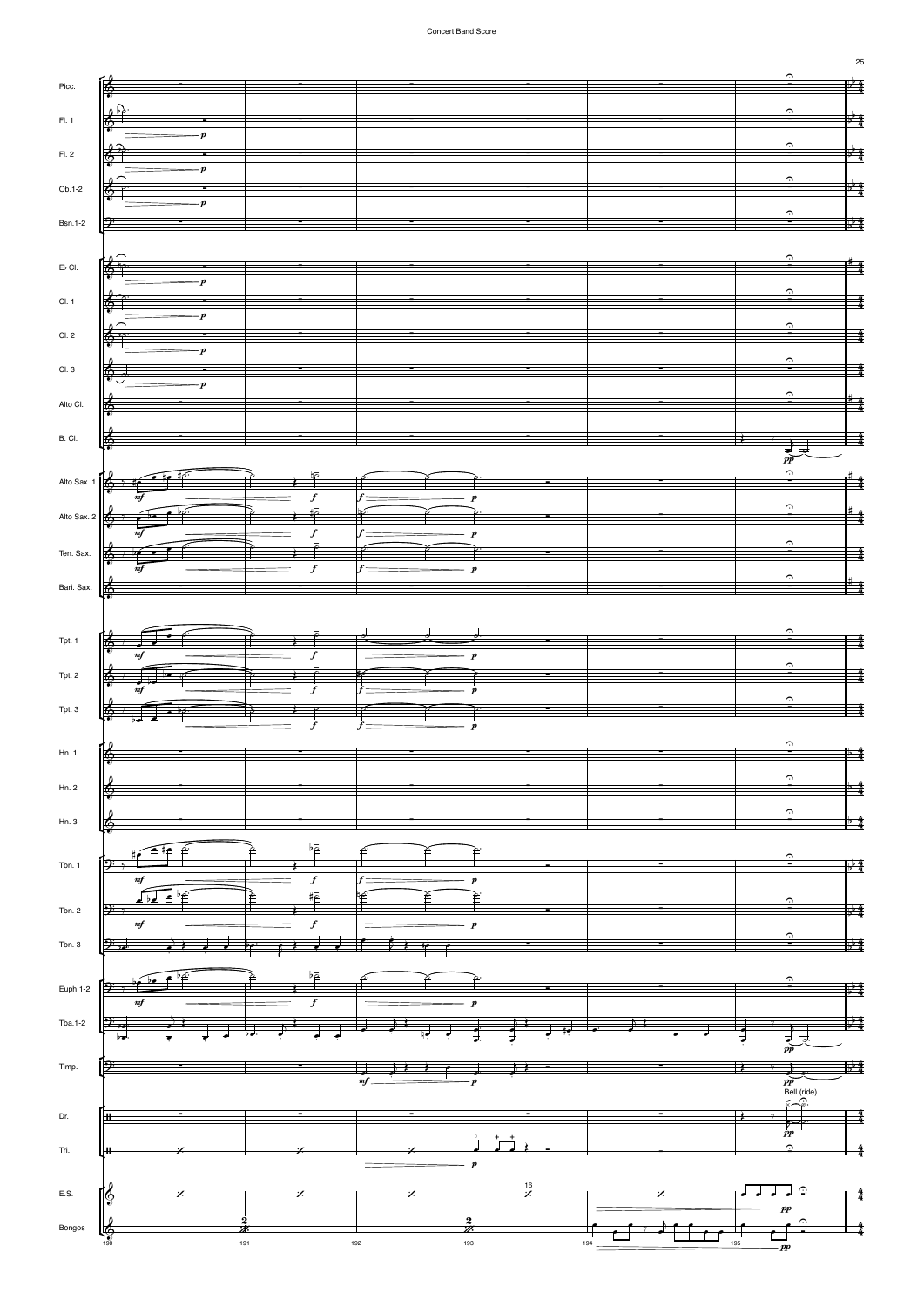![](_page_25_Figure_1.jpeg)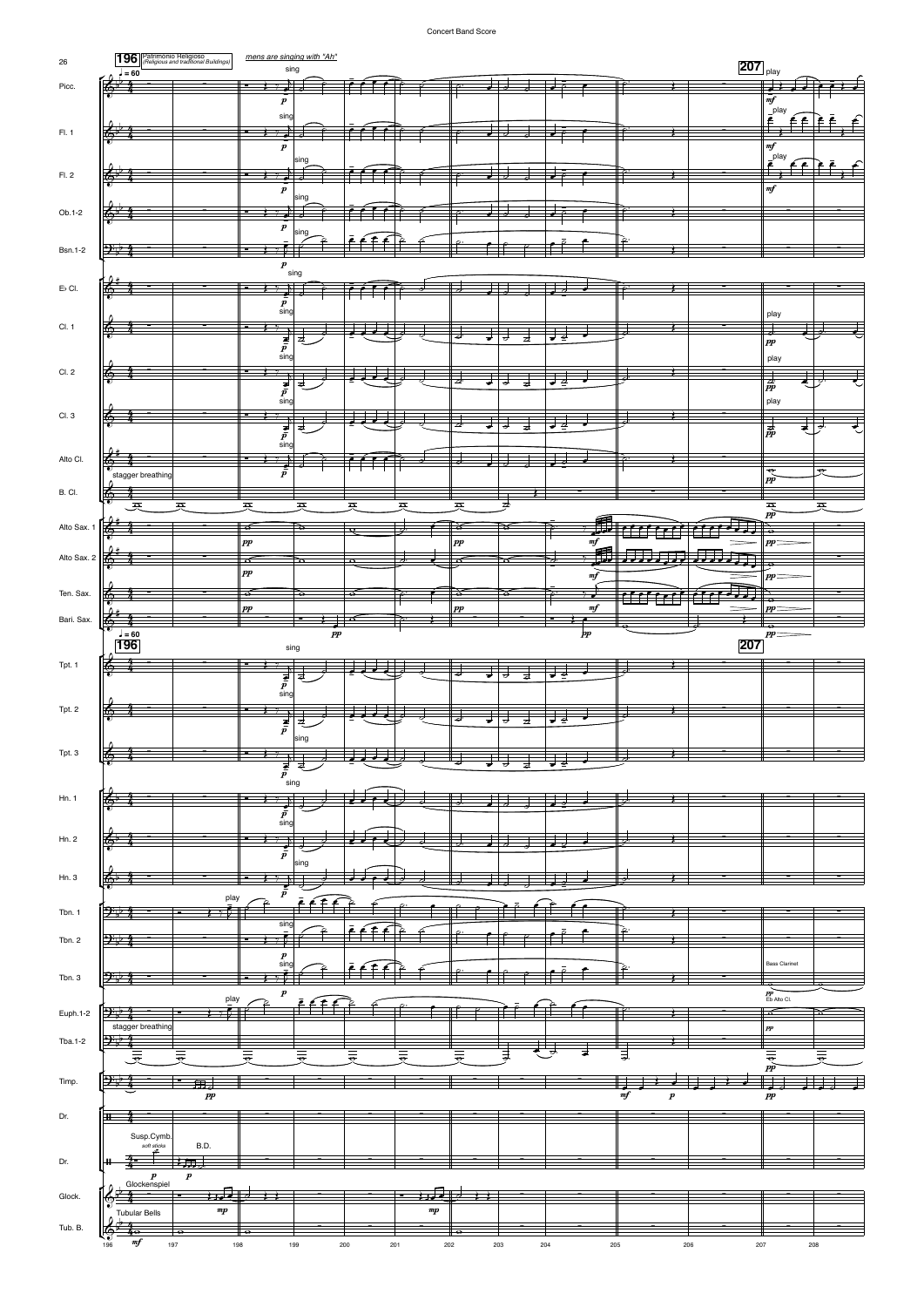![](_page_26_Figure_1.jpeg)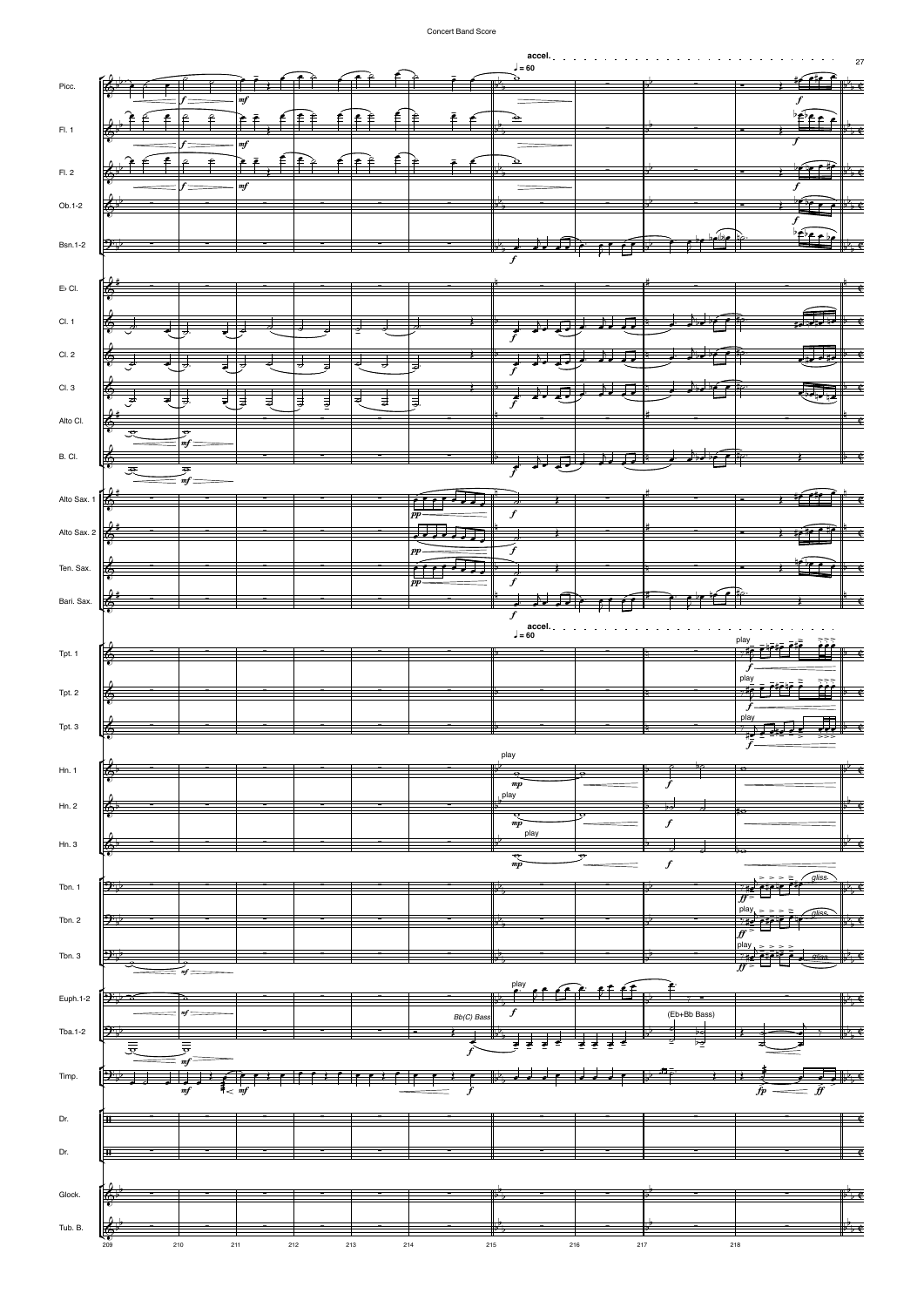![](_page_27_Figure_1.jpeg)